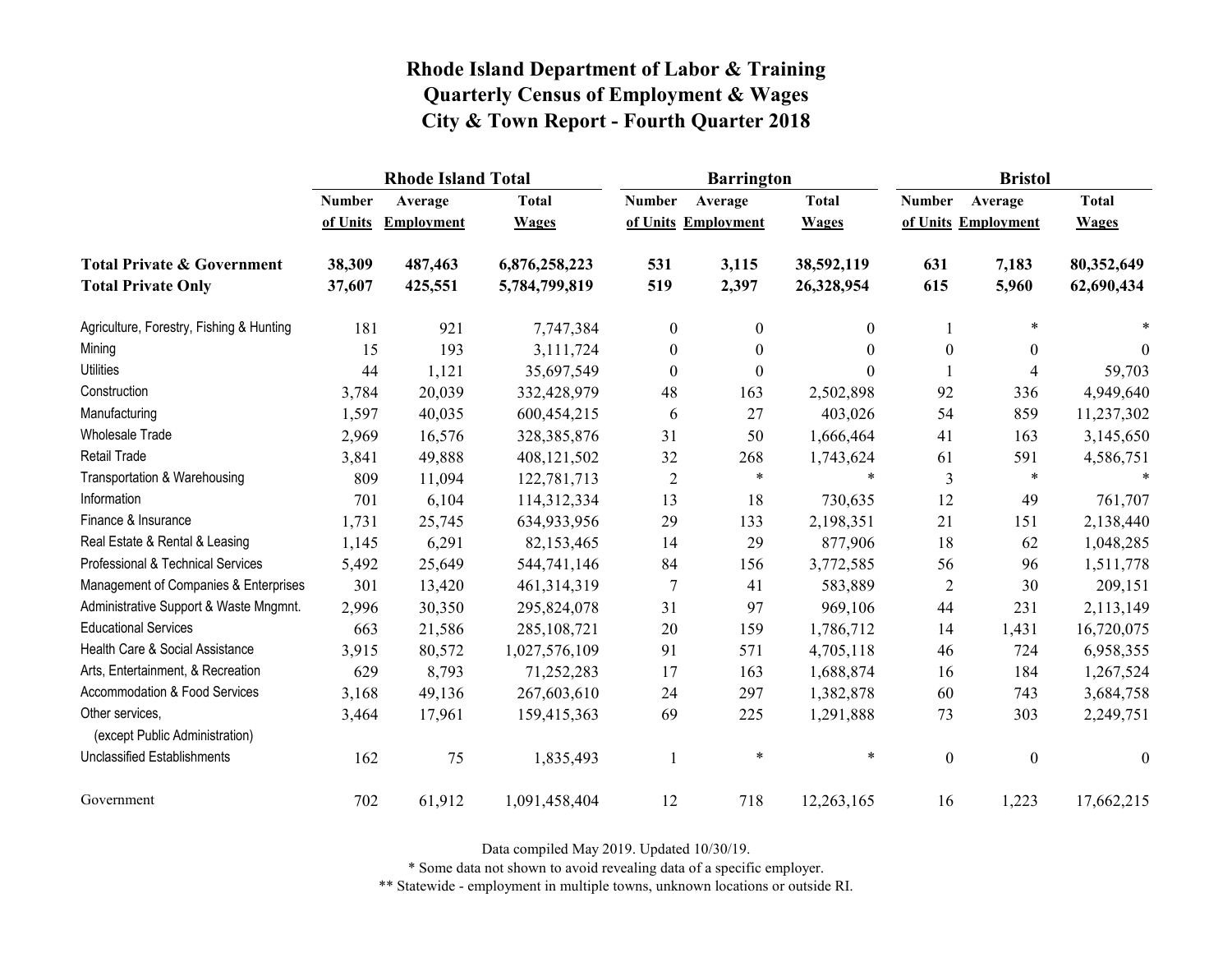|                                                   | <b>Burrillville</b> |                     |              |                  | <b>Central Falls</b> |                  | Charlestown      |                     |              |
|---------------------------------------------------|---------------------|---------------------|--------------|------------------|----------------------|------------------|------------------|---------------------|--------------|
|                                                   | <b>Number</b>       | Average             | <b>Total</b> | <b>Number</b>    | Average              | <b>Total</b>     | <b>Number</b>    | Average             | <b>Total</b> |
|                                                   |                     | of Units Employment | <b>Wages</b> |                  | of Units Employment  | <b>Wages</b>     |                  | of Units Employment | <b>Wages</b> |
| <b>Total Private &amp; Government</b>             | 320                 | 3,403               | 38,996,811   | 303              | 3,046                | 32,737,017       | 234              | 1,618               | 18,129,717   |
| <b>Total Private Only</b>                         | 305                 | 2,810               | 32,209,754   | 294              | 2,412                | 22,797,333       | 219              | 1,407               | 15,494,922   |
| Agriculture, Forestry, Fishing & Hunting          | $\overline{2}$      | 9                   | 110,062      |                  |                      | $\ast$           | $\overline{2}$   | 12                  | 98,560       |
| Mining                                            | $\theta$            | $\boldsymbol{0}$    | 0            | $\theta$         | 0                    | $\theta$         |                  | $\ast$              |              |
| <b>Utilities</b>                                  | $\overline{2}$      | 52                  | 1,205,931    | $\theta$         | $\theta$             | $\theta$         | $\boldsymbol{0}$ | $\boldsymbol{0}$    | $\theta$     |
| Construction                                      | 76                  | 325                 | 4,799,843    | 52               | 172                  | 1,873,960        | 50               | 168                 | 2,400,725    |
| Manufacturing                                     | 14                  | 716                 | 11,328,510   | 27               | 568                  | 6,318,904        | 3                | 256                 | 3,044,731    |
| <b>Wholesale Trade</b>                            | 19                  | 59                  | 1,596,042    | 3                | $\ast$               | $\ast$           | 10               | 19                  | 415,492      |
| <b>Retail Trade</b>                               | 18                  | 159                 | 1,080,873    | 49               | 271                  | 2,115,321        | 22               | 136                 | 1,157,346    |
| Transportation & Warehousing                      | 3                   | 60                  | 502,371      | 14               | 31                   | 233,419          | 1                | $\ast$              |              |
| Information                                       | 4                   | 26                  | 189,261      |                  | 8                    | 35,382           | 6                | 28                  | 184,864      |
| Finance & Insurance                               | 5                   | 9                   | 108,971      | 6                | 32                   | 316,382          | 9                | 86                  | 1,620,704    |
| Real Estate & Rental & Leasing                    |                     | 9                   | 94,880       | 8                | 23                   | 194,782          | 9                | 37                  | 602,921      |
| Professional & Technical Services                 | 31                  | 59                  | 1,175,876    | 10               | 23                   | 233,899          | $20\,$           | 45                  | 964,055      |
| Management of Companies & Enterprises             | $\theta$            | $\boldsymbol{0}$    | $\theta$     | $\theta$         | $\boldsymbol{0}$     | $\theta$         | $\boldsymbol{0}$ | $\boldsymbol{0}$    | $\Omega$     |
| Administrative Support & Waste Mngmnt.            | 21                  | 97                  | 984,792      | 19               | 226                  | 3,056,980        | 18               | 61                  | 535,630      |
| <b>Educational Services</b>                       | 4                   | $\ast$              | $\ast$       | 3                | 235                  | 2,651,555        | 3                | $\ast$              |              |
| Health Care & Social Assistance                   | 27                  | 562                 | 5,674,527    | 38               | 389                  | 3,187,022        | 20               | 213                 | 2,300,298    |
| Arts, Entertainment, & Recreation                 | 6                   | 50                  | 216,593      | $\boldsymbol{0}$ | $\boldsymbol{0}$     | $\boldsymbol{0}$ | 3                | 27                  | 643,807      |
| Accommodation & Food Services                     | 29                  | 490                 | 1,988,604    | 37               | 309                  | 1,498,087        | 21               | 271                 | 1,232,421    |
| Other services,<br>(except Public Administration) | 35                  | 118                 | 1,096,548    | 26               | 102                  | 698,259          | 20               | 41                  | 222,205      |
| <b>Unclassified Establishments</b>                | $\overline{2}$      | $\ast$              | $\ast$       | $\mathbf{0}$     | $\mathbf{0}$         | $\boldsymbol{0}$ |                  | $\ast$              |              |
| Government                                        | 15                  | 593                 | 6,787,057    | 9                | 634                  | 9,939,684        | 15               | 211                 | 2,634,795    |

Data compiled May 2019. Updated 10/30/19.

\* Some data not shown to avoid revealing data of a specific employer.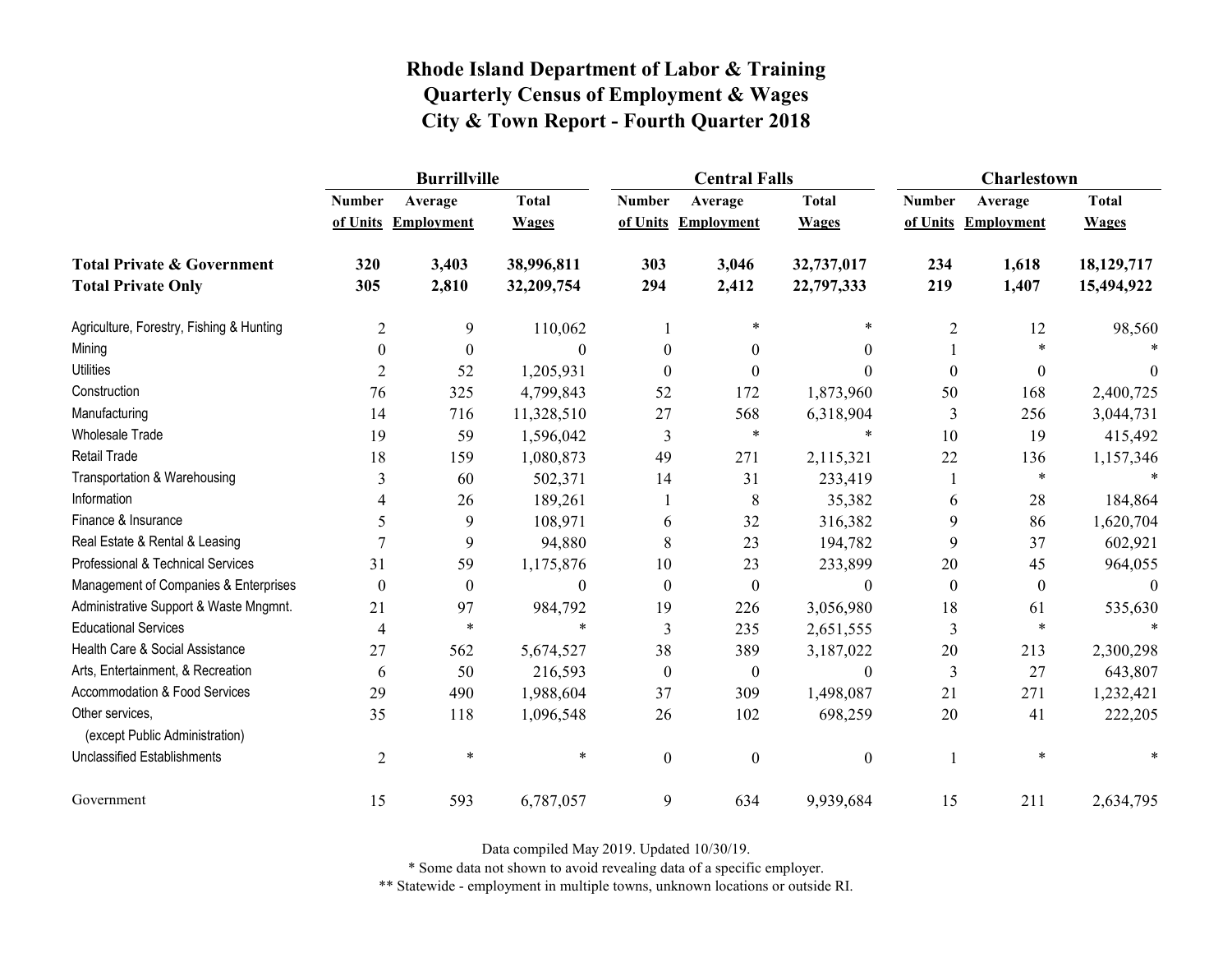|                                                   | Coventry         |                     |              |                | <b>Cranston</b>     |              | <b>Cumberland</b> |                     |                  |
|---------------------------------------------------|------------------|---------------------|--------------|----------------|---------------------|--------------|-------------------|---------------------|------------------|
|                                                   | <b>Number</b>    | Average             | <b>Total</b> | <b>Number</b>  | Average             | <b>Total</b> | <b>Number</b>     | Average             | <b>Total</b>     |
|                                                   |                  | of Units Employment | <b>Wages</b> |                | of Units Employment | <b>Wages</b> |                   | of Units Employment | <b>Wages</b>     |
| <b>Total Private &amp; Government</b>             | 706              | 8,011               | 82,602,879   | 2,615          | 36,503              | 466,567,368  | 926               | 12,094              | 159,078,202      |
| <b>Total Private Only</b>                         | 690              | 6,771               | 67,218,695   | 2,581          | 29,749              | 332,811,139  | 913               | 10,930              | 142,542,322      |
| Agriculture, Forestry, Fishing & Hunting          | $\overline{2}$   | 10                  | 57,583       | 14             | 65                  | 346,114      |                   | 18                  | 62,426           |
| Mining                                            | $\boldsymbol{0}$ | $\boldsymbol{0}$    | $\Omega$     | $\overline{2}$ | $\ast$              | $\ast$       |                   | 12                  | 201,697          |
| <b>Utilities</b>                                  |                  | 8                   | 104,013      | $\mathbf{0}$   | $\boldsymbol{0}$    | $\theta$     | $\overline{2}$    | 205                 | 4,169,431        |
| Construction                                      | 126              | 488                 | 5,578,791    | 236            | 1,178               | 18,706,008   | 117               | 784                 | 13,360,423       |
| Manufacturing                                     | 32               | 542                 | 10,675,088   | 144            | 3,539               | 49,847,010   | 31                | 1,741               | 21,575,163       |
| Wholesale Trade                                   | 31               | 281                 | 6,038,311    | 167            | 1,580               | 25,439,694   | 60                | 624                 | 12, 134, 112     |
| <b>Retail Trade</b>                               | 91               | 1,771               | 13,047,360   | 311            | 5,318               | 48,800,904   | 83                | 965                 | 8,095,031        |
| Transportation & Warehousing                      | 12               | 154                 | 1,120,488    | 67             | 618                 | 7,433,379    | 24                | 780                 | 8,317,435        |
| Information                                       | 8                | 22                  | 474,856      | 33             | 370                 | 5,374,133    | 13                | 117                 | 1,619,383        |
| Finance & Insurance                               | 23               | 93                  | 997,703      | 148            | 883                 | 15,704,784   | 43                | 161                 | 2,241,759        |
| Real Estate & Rental & Leasing                    | 15               | 49                  | 467,878      | 79             | 349                 | 6,360,088    | 38                | 125                 | 1,972,998        |
| Professional & Technical Services                 | 51               | 281                 | 4,609,156    | 305            | 2,290               | 41,061,073   | 141               | 342                 | 7,143,185        |
| Management of Companies & Enterprises             | 5                | 50                  | 732,137      | 13             | 215                 | 5,687,573    | 12                | 1,217               | 25,538,585       |
| Administrative Support & Waste Mngmnt.            | 59               | 453                 | 4,665,564    | 190            | 3,404               | 28,510,515   | 62                | 1,119               | 12,900,511       |
| <b>Educational Services</b>                       | 11               | 87                  | 498,511      | 33             | 285                 | 1,664,328    | 21                | 317                 | 3,299,062        |
| Health Care & Social Assistance                   | 75               | 1,268               | 12,142,566   | 334            | 4,216               | 44,448,620   | 96                | 895                 | 9,698,186        |
| Arts, Entertainment, & Recreation                 | $\overline{7}$   | 21                  | 101,205      | 36             | 362                 | 2,055,613    | 12                | 85                  | 349,769          |
| Accommodation & Food Services                     | 56               | 888                 | 3,948,422    | 208            | 3,467               | 16,538,171   | 60                | 832                 | 4,087,222        |
| Other services,<br>(except Public Administration) | 84               | 305                 | 1,956,640    | 255            | 1,583               | 14,177,106   | 96                | 591                 | 5,775,944        |
| <b>Unclassified Establishments</b>                |                  | $\boldsymbol{0}$    | 2,423        | 6              | $\ast$              | $\ast$       | $\boldsymbol{0}$  | $\boldsymbol{0}$    | $\boldsymbol{0}$ |
| Government                                        | 16               | 1,240               | 15,384,184   | 34             | 6,754               | 133,756,229  | 13                | 1,164               | 16,535,880       |

Data compiled May 2019. Updated 10/30/19.

\* Some data not shown to avoid revealing data of a specific employer.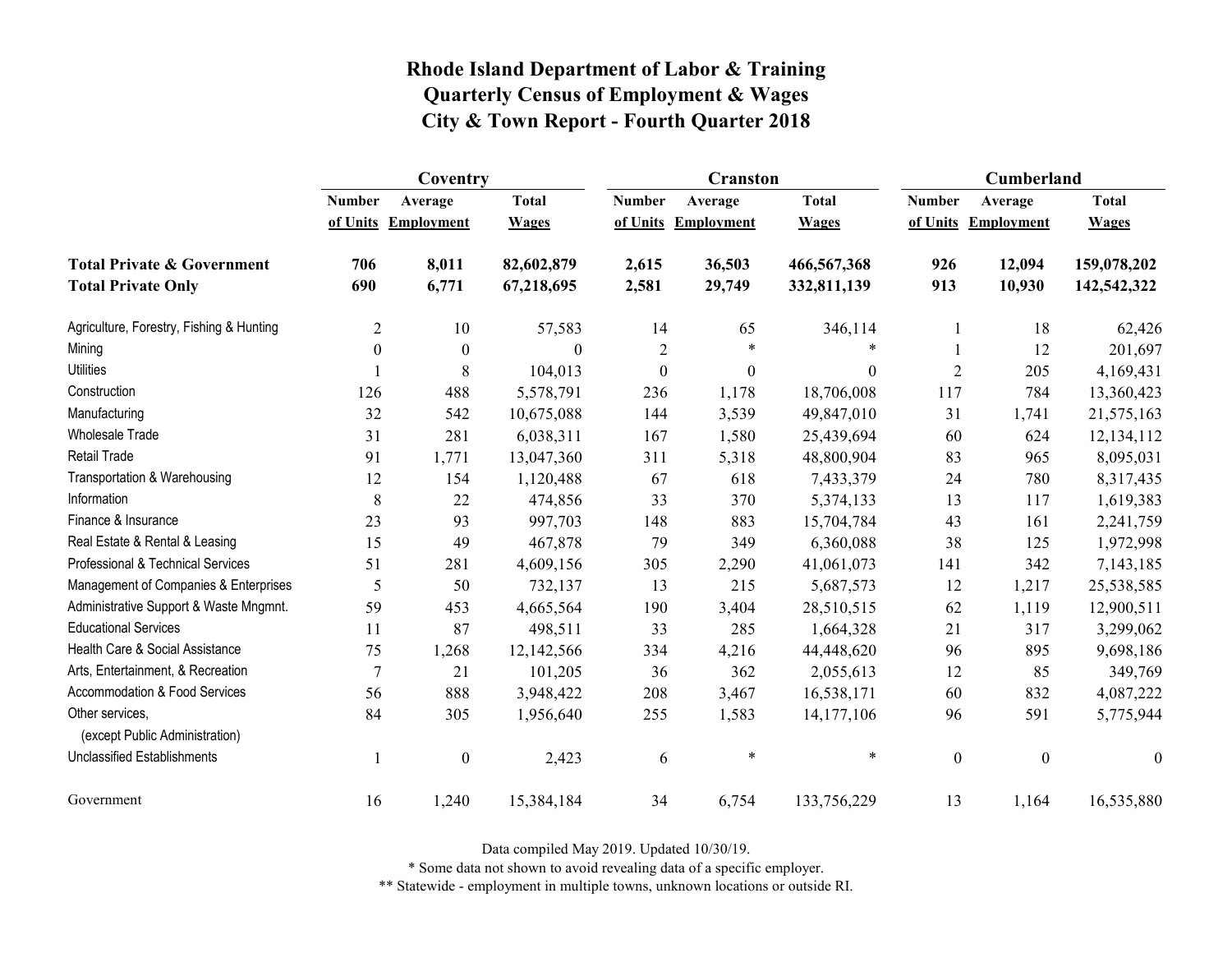|                                                   | <b>East Greenwich</b> |                     |              |                | <b>East Providence</b> |              | <b>Exeter</b>    |                     |              |
|---------------------------------------------------|-----------------------|---------------------|--------------|----------------|------------------------|--------------|------------------|---------------------|--------------|
|                                                   | <b>Number</b>         | Average             | <b>Total</b> | <b>Number</b>  | Average                | <b>Total</b> | <b>Number</b>    | Average             | <b>Total</b> |
|                                                   |                       | of Units Employment | <b>Wages</b> |                | of Units Employment    | <b>Wages</b> |                  | of Units Employment | <b>Wages</b> |
| <b>Total Private &amp; Government</b>             | 806                   | 8,440               | 103,370,196  | 1,491          | 22,031                 | 290,046,969  | 187              | 1,526               | 17,037,936   |
| <b>Total Private Only</b>                         | 793                   | 7,811               | 92,939,483   | 1,474          | 20,478                 | 265,323,085  | 182              | 1,429               | 15,970,894   |
| Agriculture, Forestry, Fishing & Hunting          | $\overline{2}$        | $\ast$              |              | $\mathbf{0}$   | $\boldsymbol{0}$       | 0            | 6                | 48                  | 346,736      |
| Mining                                            | $\boldsymbol{0}$      | $\theta$            | $\Omega$     | $\theta$       | $\boldsymbol{0}$       | $\theta$     | $\boldsymbol{0}$ | $\theta$            | $\Omega$     |
| <b>Utilities</b>                                  | 2                     | 12                  | 282,770      | $\theta$       | $\theta$               | 0            | $\boldsymbol{0}$ | $\theta$            | $\theta$     |
| Construction                                      | 45                    | 207                 | 3,337,706    | 183            | 911                    | 17,687,277   | 40               | 107                 | 1,239,713    |
| Manufacturing                                     | 21                    | 277                 | 4,746,882    | 86             | 2,295                  | 32,824,628   | 8                | 45                  | 773,785      |
| Wholesale Trade                                   | 47                    | 167                 | 4,838,354    | 89             | 1,133                  | 17,414,253   | 11               | 40                  | 413,196      |
| <b>Retail Trade</b>                               | 58                    | 956                 | 8,342,656    | 126            | 1,869                  | 17,929,228   | 12               | 92                  | 833,164      |
| Transportation & Warehousing                      | 5                     | 73                  | 527,259      | 26             | 361                    | 3,036,375    | 4                | 98                  | 734,717      |
| Information                                       | 16                    | 75                  | 1,606,229    | 13             | 326                    | 5,805,663    | 3                | 8                   | 79,595       |
| Finance & Insurance                               | 56                    | 348                 | 7,106,873    | 103            | 2,431                  | 39,292,904   | 3                | $\ast$              |              |
| Real Estate & Rental & Leasing                    | 30                    | 49                  | 564,391      | 43             | 214                    | 2,926,728    | 8                | 11                  | 1,215,646    |
| Professional & Technical Services                 | 159                   | 757                 | 14,544,609   | 205            | 1,153                  | 20,123,047   | 19               | 277                 | 4,430,032    |
| Management of Companies & Enterprises             | $\overline{7}$        | 227                 | 6,322,242    | 11             | 332                    | 24,016,582   |                  | $\ast$              | $\ast$       |
| Administrative Support & Waste Mngmnt.            | 48                    | 385                 | 3,566,713    | 112            | 1,221                  | 10,273,703   | 21               | 149                 | 1,929,713    |
| <b>Educational Services</b>                       | 13                    | 720                 | 7,732,431    | 27             | 406                    | 4,191,012    | $\overline{2}$   | 11                  | 12,503       |
| Health Care & Social Assistance                   | 126                   | 1,723               | 19,291,225   | 170            | 4,828                  | 51,821,622   | 11               | 234                 | 1,835,939    |
| Arts, Entertainment, & Recreation                 | 9                     | 77                  | 414,364      | 29             | 588                    | 2,995,896    | 6                | 64                  | 337,535      |
| Accommodation & Food Services                     | 74                    | 1,430               | 7,223,298    | 117            | 1,723                  | 8,192,666    | 16               | 197                 | 1,287,317    |
| Other services,<br>(except Public Administration) | 74                    | 315                 | 2,406,497    | 131            | 686                    | 6,786,009    | 11               | 43                  | 415,707      |
| <b>Unclassified Establishments</b>                |                       | $\ast$              | $\ast$       | $\mathfrak{Z}$ | $\ast$                 | $\ast$       | $\boldsymbol{0}$ | $\boldsymbol{0}$    | $\theta$     |
| Government                                        | 13                    | 629                 | 10,430,713   | 17             | 1,553                  | 24,723,884   | 5                | 97                  | 1,067,042    |

Data compiled May 2019. Updated 10/30/19.

\* Some data not shown to avoid revealing data of a specific employer.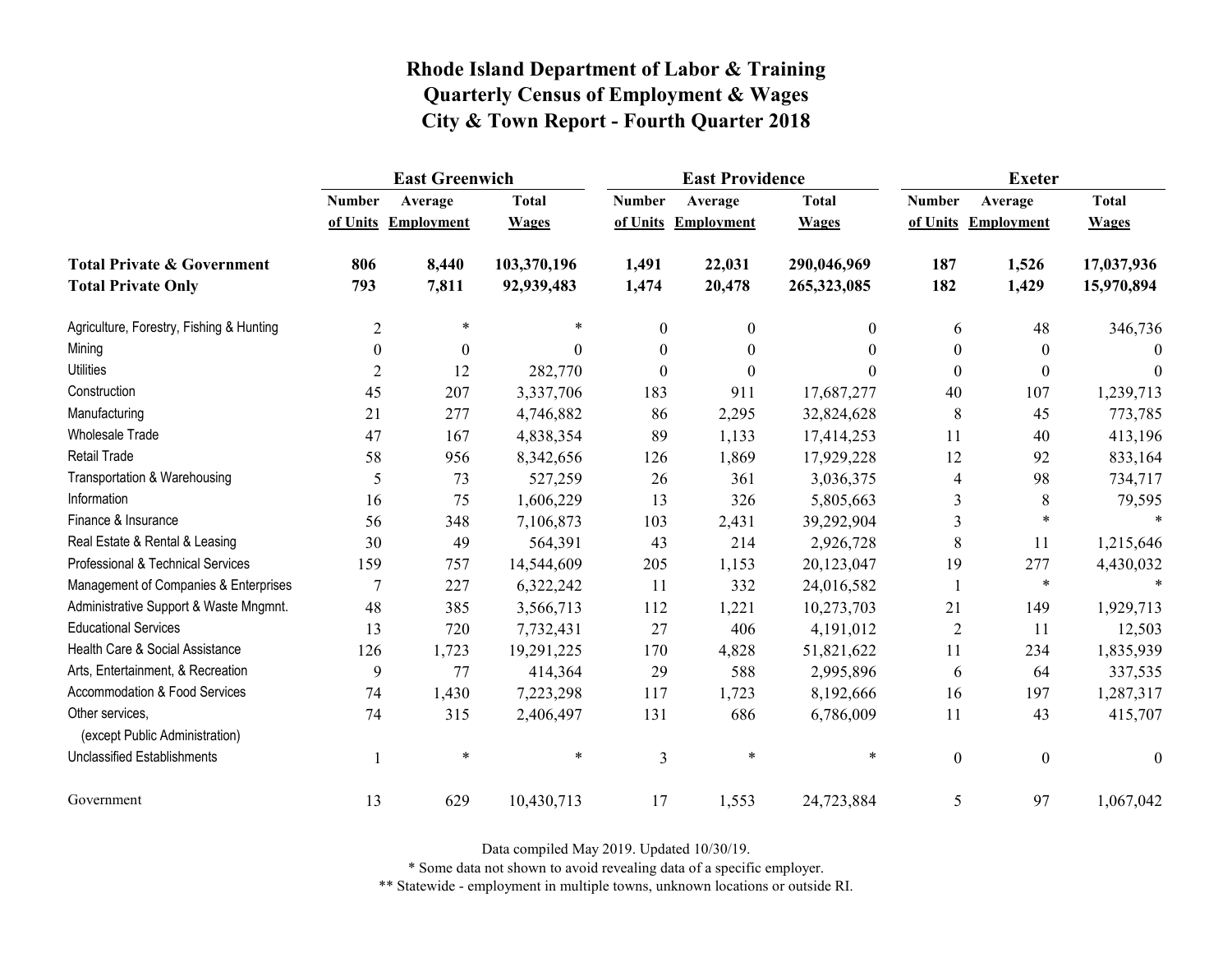|                                                   | Foster           |                     |                  |                  | Glocester           |                  | Hopkinton        |                     |                  |  |
|---------------------------------------------------|------------------|---------------------|------------------|------------------|---------------------|------------------|------------------|---------------------|------------------|--|
|                                                   | <b>Number</b>    | Average             | <b>Total</b>     | <b>Number</b>    | Average             | <b>Total</b>     | <b>Number</b>    | Average             | <b>Total</b>     |  |
|                                                   |                  | of Units Employment | <b>Wages</b>     |                  | of Units Employment | <b>Wages</b>     |                  | of Units Employment | <b>Wages</b>     |  |
| <b>Total Private &amp; Government</b>             | 102              | 439                 | 4,016,067        | 211              | 1,643               | 15,999,075       | 209              | 1,064               | 14,199,105       |  |
| <b>Total Private Only</b>                         | 96               | 339                 | 2,832,467        | 194              | 1,134               | 9,498,585        | 197              | 942                 | 12,740,091       |  |
| Agriculture, Forestry, Fishing & Hunting          | 2                | 24                  | 193,886          | $\overline{2}$   | 7                   | 32,772           | 6                | 5                   | 44,152           |  |
| Mining                                            | $\theta$         | $\theta$            | 0                | $\theta$         | $\theta$            | $\theta$         |                  |                     |                  |  |
| <b>Utilities</b>                                  | $\theta$         | $\boldsymbol{0}$    | $\theta$         | $\theta$         | $\theta$            | $\theta$         | $\boldsymbol{0}$ | $\boldsymbol{0}$    | $\theta$         |  |
| Construction                                      | 23               | 46                  | 480,144          | 54               | 138                 | 1,625,898        | 55               | 173                 | 2,333,027        |  |
| Manufacturing                                     | $\overline{2}$   | $\overline{4}$      | 11,333           | 4                | 30                  | 333,414          | 18               | 207                 | 4,849,089        |  |
| <b>Wholesale Trade</b>                            | 5                | 8                   | 161,289          | 4                | *                   | $\ast$           | 8                | 19                  | 644,564          |  |
| Retail Trade                                      | 9                | 35                  | 181,526          | 19               | 200                 | 1,167,318        | 20               | 110                 | 863,162          |  |
| Transportation & Warehousing                      | 5                | 37                  | 344,663          | 6                | 63                  | 600,353          | $\boldsymbol{0}$ | $\boldsymbol{0}$    | $\boldsymbol{0}$ |  |
| Information                                       | 3                | 20                  | 358,376          | 4                | 23                  | 111,379          | 3                | 15                  | 48,976           |  |
| Finance & Insurance                               |                  | $\ast$              | $\ast$           | 9                | 26                  | 313,824          | 4                | 6                   | 106,162          |  |
| Real Estate & Rental & Leasing                    |                  | $\ast$              | *                | 4                | $\ast$              | $\ast$           | $\overline{2}$   | 9                   | 102,889          |  |
| Professional & Technical Services                 | 11               | 20                  | 190,254          | 15               | 76                  | 1,462,406        | 13               | 34                  | 791,310          |  |
| Management of Companies & Enterprises             | $\overline{2}$   | $\ast$              | $\ast$           | $\theta$         | $\boldsymbol{0}$    | $\boldsymbol{0}$ | $\mathbf{1}$     | 3                   | 117,608          |  |
| Administrative Support & Waste Mngmnt.            | 11               | 12                  | 114,719          | 14               | 57                  | 440,468          | 17               | 39                  | 382,149          |  |
| <b>Educational Services</b>                       | $\theta$         | $\boldsymbol{0}$    | $\theta$         | $\overline{2}$   | $\ast$              | $\ast$           | 1                | $\ast$              |                  |  |
| Health Care & Social Assistance                   |                  | 50                  | 412,740          | 19               | 226                 | 1,769,359        | 19               | 168                 | 1,643,413        |  |
| Arts, Entertainment, & Recreation                 | 3                | 40                  | 186,051          | 3                | 23                  | 92,993           | 6                | 41                  | 163,000          |  |
| Accommodation & Food Services                     | 6                | 30                  | 108,762          | 21               | 214                 | 813,855          | 9                | 79                  | 391,997          |  |
| Other services,<br>(except Public Administration) | 5                | 10                  | 48,398           | 14               | 40                  | 479,269          | 14               | 29                  | 214,397          |  |
| <b>Unclassified Establishments</b>                | $\boldsymbol{0}$ | $\boldsymbol{0}$    | $\boldsymbol{0}$ | $\boldsymbol{0}$ | $\mathbf{0}$        | $\boldsymbol{0}$ | $\boldsymbol{0}$ | $\boldsymbol{0}$    | $\mathbf{0}$     |  |
| Government                                        | 6                | 100                 | 1,183,600        | 17               | 509                 | 6,500,490        | 12               | 122                 | 1,459,014        |  |

Data compiled May 2019. Updated 10/30/19.

\* Some data not shown to avoid revealing data of a specific employer.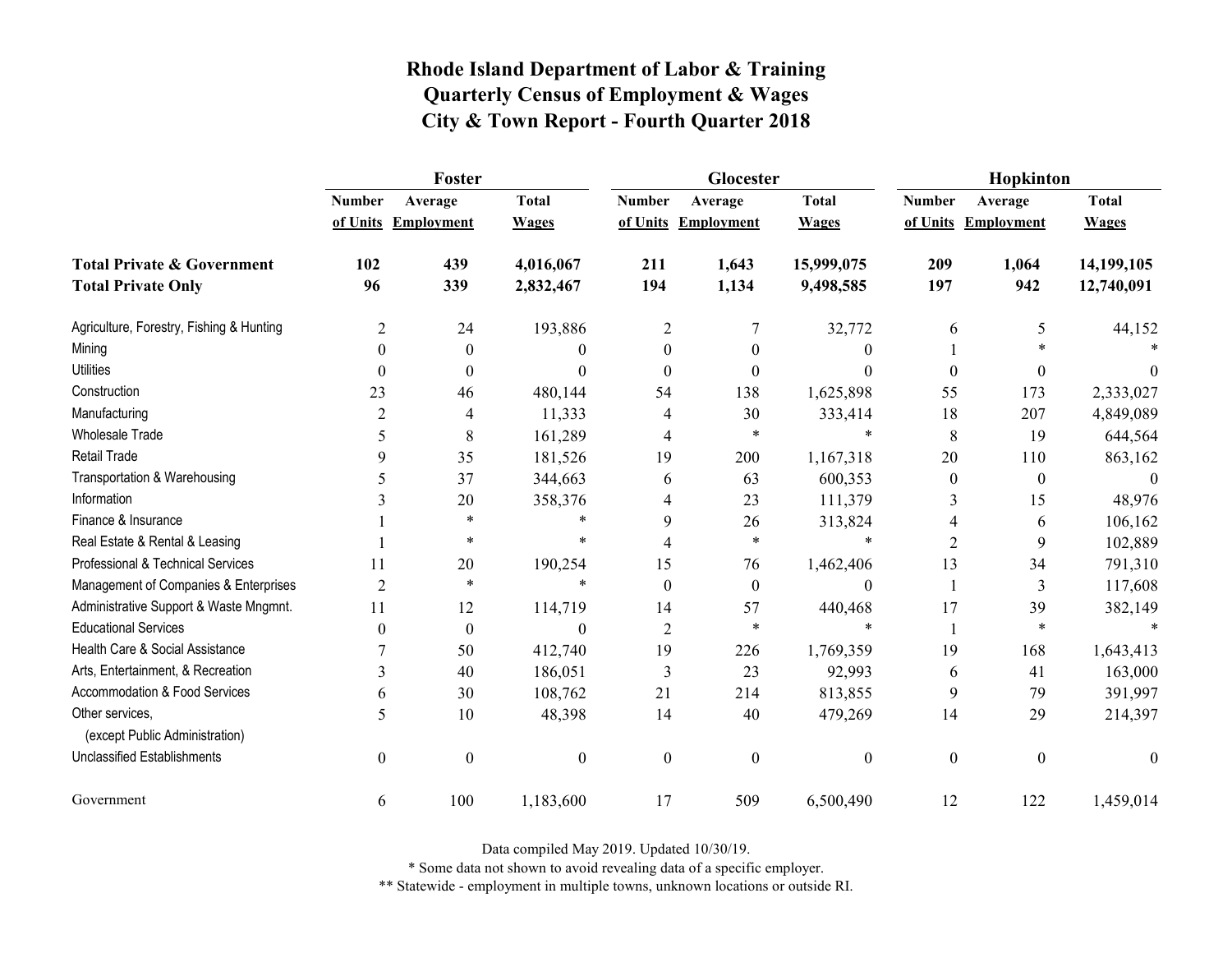|                                                   | <b>Jamestown</b> |                     |                  |                | Johnston          |              | Lincoln          |                     |              |
|---------------------------------------------------|------------------|---------------------|------------------|----------------|-------------------|--------------|------------------|---------------------|--------------|
|                                                   | <b>Number</b>    | Average             | <b>Total</b>     | <b>Number</b>  | Average           | <b>Total</b> | <b>Number</b>    | Average             | <b>Total</b> |
|                                                   |                  | of Units Employment | <b>Wages</b>     | of Units       | <b>Employment</b> | <b>Wages</b> |                  | of Units Employment | <b>Wages</b> |
| <b>Total Private &amp; Government</b>             | 223              | 1,329               | 13,626,447       | 1,104          | 16,515            | 238,452,251  | 786              | 15,501              | 204,190,096  |
| <b>Total Private Only</b>                         | 208              | 981                 | 9,990,644        | 1,091          | 15,246            | 219,594,106  | 766              | 14,439              | 187,354,387  |
| Agriculture, Forestry, Fishing & Hunting          | 4                | 17                  | 62,768           | $\tau$         | 56                | 277,087      | $\overline{2}$   | $\ast$              |              |
| Mining                                            | $\theta$         | 0                   | $\boldsymbol{0}$ |                | $\ast$            | $\ast$       | $\boldsymbol{0}$ | $\theta$            | $\theta$     |
| <b>Utilities</b>                                  | $\theta$         | $\Omega$            | $\boldsymbol{0}$ | $\overline{2}$ | 47                | 1,282,388    | 3                | 56                  | 1,746,805    |
| Construction                                      | 24               | 68                  | 880,768          | 173            | 983               | 16,248,134   | 99               | 917                 | 14,924,288   |
| Manufacturing                                     | $\overline{4}$   | 11                  | 113,005          | 65             | 843               | 8,637,964    | 41               | 1,884               | 26,461,249   |
| <b>Wholesale Trade</b>                            | 17               | 43                  | 1,263,291        | 42             | 304               | 6,902,892    | 58               | 523                 | 9,233,691    |
| <b>Retail Trade</b>                               | 12               | 97                  | 566,765          | 141            | 1,706             | 13,878,079   | 55               | 947                 | 8,765,201    |
| Transportation & Warehousing                      | $\overline{4}$   | 5                   | 47,069           | 36             | 485               | 5,200,426    | 18               | 458                 | 5,075,987    |
| Information                                       | 5                | 13                  | 210,642          | 7              | 324               | 8,299,315    | 11               | 211                 | 2,425,554    |
| Finance & Insurance                               |                  | 13                  | 290,684          | 24             | 3,993             | 97,736,869   | 29               | 2,533               | 42,891,603   |
| Real Estate & Rental & Leasing                    | 8                | 25                  | 267,063          | 40             | 324               | 4,189,553    | 23               | 55                  | 936,997      |
| Professional & Technical Services                 | 47               | 144                 | 2,493,419        | 79             | 206               | 3,308,551    | 122              | 650                 | 14,944,984   |
| Management of Companies & Enterprises             | $\overline{0}$   | $\boldsymbol{0}$    | $\boldsymbol{0}$ | $\overline{4}$ | 26                | 558,872      | 10               | 559                 | 9,385,153    |
| Administrative Support & Waste Mngmnt.            | 17               | 90                  | 879,377          | 125            | 1,699             | 18,510,237   | 63               | 823                 | 6,549,810    |
| <b>Educational Services</b>                       | $\theta$         | $\Omega$            | $\theta$         | 11             | 76                | 350,857      | 12               | 198                 | 2,761,827    |
| Health Care & Social Assistance                   | 13               | 105                 | 535,100          | 134            | 2,173             | 22,799,688   | 90               | 1,232               | 12,494,096   |
| Arts, Entertainment, & Recreation                 | 9                | 138                 | 819,646          | $\tau$         | 74                | 532,588      | 15               | 2,149               | 21,334,589   |
| Accommodation & Food Services                     | 14               | 142                 | 625,762          | 94             | 1,368             | 6,218,526    | 53               | 879                 | 4,511,112    |
| Other services,<br>(except Public Administration) | 23               | 70                  | 935,285          | 96             | 551               | 4,580,992    | 61               | 363                 | 2,881,675    |
| <b>Unclassified Establishments</b>                | $\boldsymbol{0}$ | $\boldsymbol{0}$    | $\boldsymbol{0}$ | 3              | $\ast$            | $\ast$       |                  | $\ast$              | $\ast$       |
| Government                                        | 15               | 348                 | 3,635,803        | 13             | 1,269             | 18,858,145   | 20               | 1,062               | 16,835,709   |

Data compiled May 2019. Updated 10/30/19.

\* Some data not shown to avoid revealing data of a specific employer.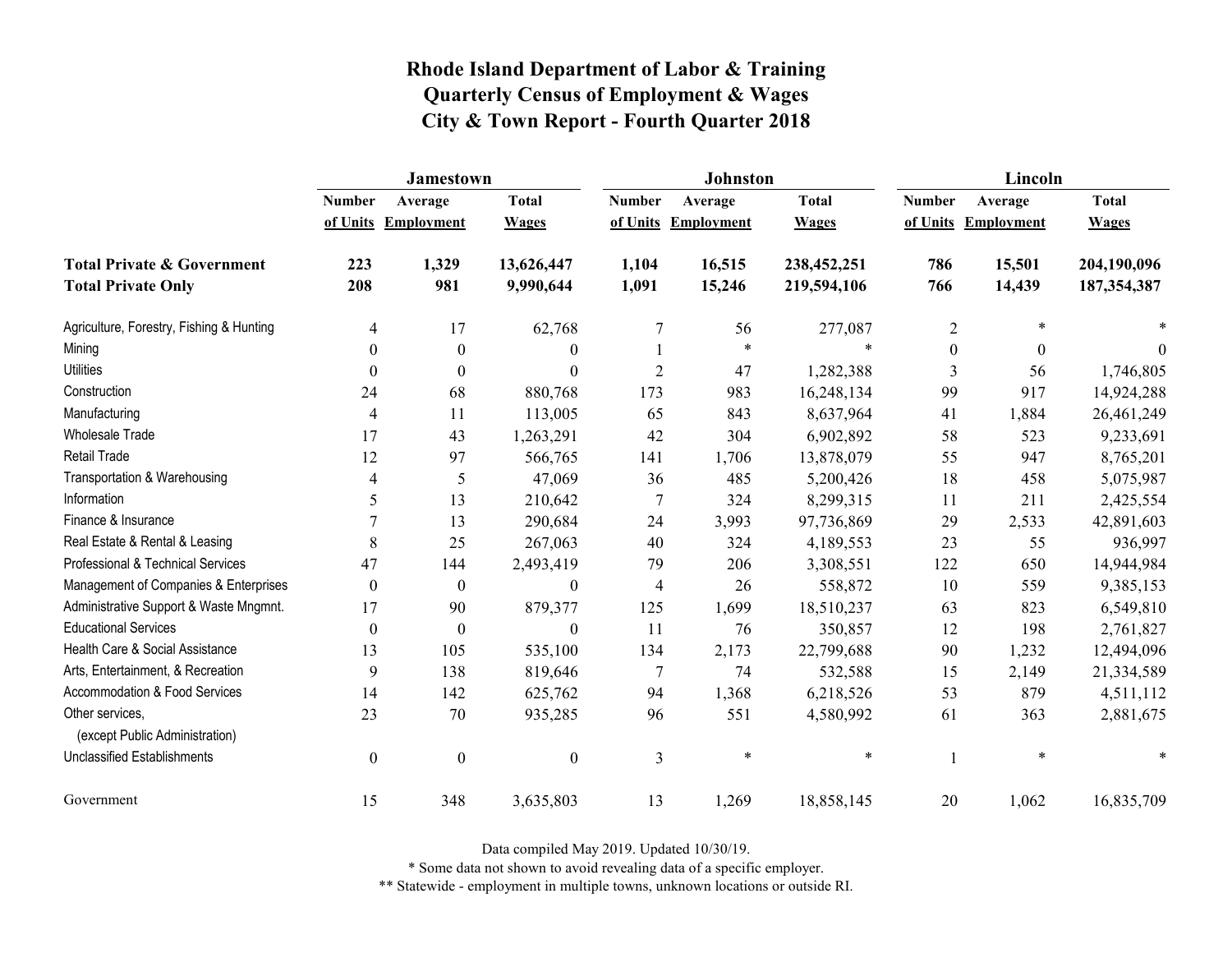|                                                   | <b>Little Compton</b> |                     |                  |               | <b>Middletown</b>   |              | Narragansett     |                     |              |
|---------------------------------------------------|-----------------------|---------------------|------------------|---------------|---------------------|--------------|------------------|---------------------|--------------|
|                                                   | <b>Number</b>         | Average             | <b>Total</b>     | <b>Number</b> | Average             | <b>Total</b> | <b>Number</b>    | Average             | <b>Total</b> |
|                                                   |                       | of Units Employment | <b>Wages</b>     |               | of Units Employment | <b>Wages</b> |                  | of Units Employment | <b>Wages</b> |
| <b>Total Private &amp; Government</b>             | 146                   | 723                 | 7,917,593        | 719           | 11,318              | 142,300,519  | 485              | 4,655               | 155,238,808  |
| <b>Total Private Only</b>                         | 140                   | 588                 | 6,273,802        | 707           | 10,663              | 133,255,849  | 467              | 3,709               | 139,240,670  |
| Agriculture, Forestry, Fishing & Hunting          | 9                     | 49                  | 298,779          | 6             | 77                  | 641,653      | 7                | 30                  | 299,341      |
| Mining                                            | $\boldsymbol{0}$      | $\boldsymbol{0}$    | $\theta$         |               | $\ast$              | $\ast$       | $\boldsymbol{0}$ | $\boldsymbol{0}$    | $\Omega$     |
| <b>Utilities</b>                                  | $\boldsymbol{0}$      | $\boldsymbol{0}$    | $\Omega$         |               | 17                  | 619,984      | $\boldsymbol{0}$ | $\theta$            | $\theta$     |
| Construction                                      | 28                    | 121                 | 1,744,696        | 69            | 486                 | 7,399,656    | 45               | 189                 | 2,409,679    |
| Manufacturing                                     | 3                     | 23                  | 247,094          | 13            | 442                 | 8,438,513    | 11               | 330                 | 7,238,595    |
| Wholesale Trade                                   | 5                     | 9                   | 256,874          | 21            | 119                 | 1,732,616    | 23               | 84                  | 1,430,250    |
| <b>Retail Trade</b>                               | 6                     | 26                  | 163,704          | 90            | 1,497               | 12,383,677   | 49               | 685                 | 4,605,124    |
| Transportation & Warehousing                      | $\overline{2}$        | $\ast$              | $\ast$           | 12            | 206                 | 2,722,461    | 9                | 98                  | 1,017,021    |
| Information                                       | $\theta$              | $\boldsymbol{0}$    | $\theta$         | 13            | 90                  | 2,023,852    | 9                | 14                  | 617,276      |
| Finance & Insurance                               | $\overline{2}$        | 41                  | 526,494          | 37            | 610                 | 10,857,445   | 22               | 71                  | 1,342,468    |
| Real Estate & Rental & Leasing                    | 3                     | $\overline{4}$      | 214,605          | 28            | 93                  | 1,283,142    | 23               | 136                 | 1,516,254    |
| Professional & Technical Services                 | 17                    | 27                  | 456,721          | 106           | 2,493               | 47,994,774   | 59               | 120                 | 2,320,680    |
| Management of Companies & Enterprises             | $\boldsymbol{0}$      | $\boldsymbol{0}$    | $\boldsymbol{0}$ | $\tau$        | 365                 | 5,930,856    | 4                | $\ast$              | $\ast$       |
| Administrative Support & Waste Mngmnt.            | 20                    | 50                  | 524,570          | 52            | 283                 | 2,553,755    | 26               | 120                 | 1,244,294    |
| <b>Educational Services</b>                       | $\overline{2}$        | $\tau$              | 194,230          | 10            | 229                 | 2,537,380    | 10               | 9                   | 92,420       |
| Health Care & Social Assistance                   | 5                     | 34                  | 189,338          | 76            | 1,365               | 13,044,191   | 36               | 399                 | 4,444,649    |
| Arts, Entertainment, & Recreation                 | 7                     | 37                  | 501,804          | 18            | 137                 | 914,358      | 9                | 113                 | 1,445,476    |
| Accommodation & Food Services                     | 10                    | 70                  | 293,246          | 89            | 1,663               | 9,195,649    | 75               | 1,107               | 5,362,160    |
| Other services,<br>(except Public Administration) | 20                    | 88                  | 635,825          | 57            | 488                 | 2,942,453    | 48               | 202                 | 1,462,525    |
| <b>Unclassified Establishments</b>                |                       | $\ast$              | $\ast$           |               | $\ast$              | $\ast$       | $\overline{2}$   | $\ast$              |              |
| Government                                        | 6                     | 135                 | 1,643,791        | 12            | 655                 | 9,044,670    | 18               | 946                 | 15,998,138   |

Data compiled May 2019. Updated 10/30/19.

\* Some data not shown to avoid revealing data of a specific employer.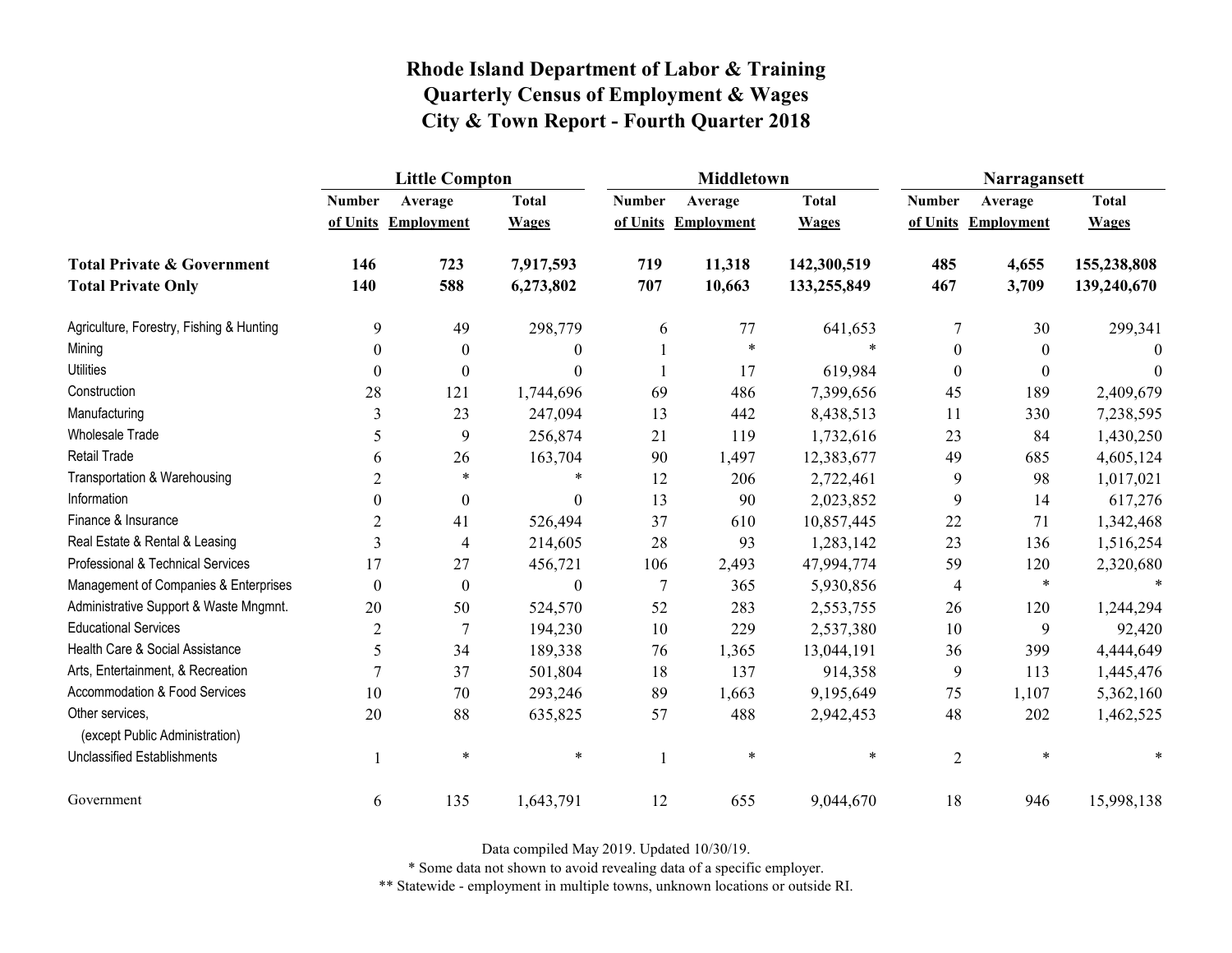|                                                   | <b>Newport</b> |                     |              |                  | <b>New Shoreham</b> |                  | <b>North Kingstown</b> |                     |              |
|---------------------------------------------------|----------------|---------------------|--------------|------------------|---------------------|------------------|------------------------|---------------------|--------------|
|                                                   | <b>Number</b>  | Average             | <b>Total</b> | <b>Number</b>    | Average             | <b>Total</b>     | <b>Number</b>          | Average             | <b>Total</b> |
|                                                   |                | of Units Employment | <b>Wages</b> |                  | of Units Employment | <b>Wages</b>     |                        | of Units Employment | <b>Wages</b> |
| <b>Total Private &amp; Government</b>             | 1,338          | 18,152              | 266,315,764  | 226              | 640                 | 7,086,875        | 1,018                  | 17,608              | 246,101,742  |
| <b>Total Private Only</b>                         | 1,302          | 12,173              | 126,965,594  | 211              | 514                 | 5,698,971        | 997                    | 16,232              | 223,028,748  |
| Agriculture, Forestry, Fishing & Hunting          | 4              | 20                  | 269,502      | 3                | $\ast$              | $\ast$           | 11                     | 86                  | 1,325,798    |
| Mining                                            | 0              | $\boldsymbol{0}$    | 0            | $\mathbf{0}$     | $\boldsymbol{0}$    | $\Omega$         | $\boldsymbol{0}$       | $\theta$            | $\Omega$     |
| <b>Utilities</b>                                  |                | $\ast$              | $\ast$       |                  | $\overline{7}$      | 184,130          |                        | $\ast$              |              |
| Construction                                      | 82             | 341                 | 5,170,822    | 32               | 56                  | 748,262          | 94                     | 504                 | 9,188,941    |
| Manufacturing                                     | 27             | 205                 | 2,275,448    | 7                | 8                   | 54,478           | 64                     | 6,836               | 109,860,019  |
| Wholesale Trade                                   | 51             | 149                 | 3,320,499    | $\boldsymbol{0}$ | $\boldsymbol{0}$    | $\boldsymbol{0}$ | 82                     | 578                 | 11,917,122   |
| <b>Retail Trade</b>                               | 210            | 1,532               | 11,058,582   | 33               | 80                  | 945,458          | 99                     | 1,957               | 15,512,468   |
| Transportation & Warehousing                      | 36             | 206                 | 2,182,234    | 5                | 10                  | 56,626           | 37                     | 438                 | 6,327,357    |
| Information                                       | 19             | 133                 | 1,898,102    | $\overline{2}$   | 5                   | 58,805           | 16                     | 265                 | 10,848,812   |
| Finance & Insurance                               | 48             | 227                 | 5,707,555    |                  | 3                   | 45,251           | 43                     | 352                 | 5,673,841    |
| Real Estate & Rental & Leasing                    | 51             | 357                 | 5,162,030    | 15               | 37                  | 333,434          | 21                     | 78                  | 1,247,237    |
| Professional & Technical Services                 | 182            | 566                 | 10,623,345   | 5                | 3                   | 38,929           | 149                    | 405                 | 8,259,366    |
| Management of Companies & Enterprises             | 8              | 131                 | 3,840,212    |                  | $\ast$              | $\ast$           | 18                     | 765                 | 9,872,681    |
| Administrative Support & Waste Mngmnt.            | 102            | 401                 | 4,429,888    | 15               | 30                  | 323,248          | 73                     | 509                 | 5,154,228    |
| <b>Educational Services</b>                       | 16             | 680                 | 9,657,634    |                  | $\ast$              | $\ast$           | 17                     | 127                 | 1,483,116    |
| Health Care & Social Assistance                   | 78             | 1,676               | 18,710,989   | $\overline{4}$   | 15                  | 203,340          | 94                     | 1,698               | 14,468,882   |
| Arts, Entertainment, & Recreation                 | 45             | 778                 | 7,392,580    | 13               | 15                  | 290,078          | 32                     | 267                 | 2,805,609    |
| Accommodation & Food Services                     | 186            | 4,089               | 27,828,244   | 59               | 221                 | 2,202,730        | 60                     | 890                 | 3,952,340    |
| Other services,<br>(except Public Administration) | 155            | 681                 | 7,432,678    | 13               | 18                  | 145,716          | 84                     | 419                 | 3,208,624    |
| Unclassified Establishments                       |                | $\ast$              | $\ast$       |                  | $\ast$              | $\ast$           | $\overline{2}$         | $\ast$              |              |
| Government                                        | 36             | 5,979               | 139,350,170  | 15               | 126                 | 1,387,904        | 21                     | 1,376               | 23,072,994   |

Data compiled May 2019. Updated 10/30/19.

\* Some data not shown to avoid revealing data of a specific employer.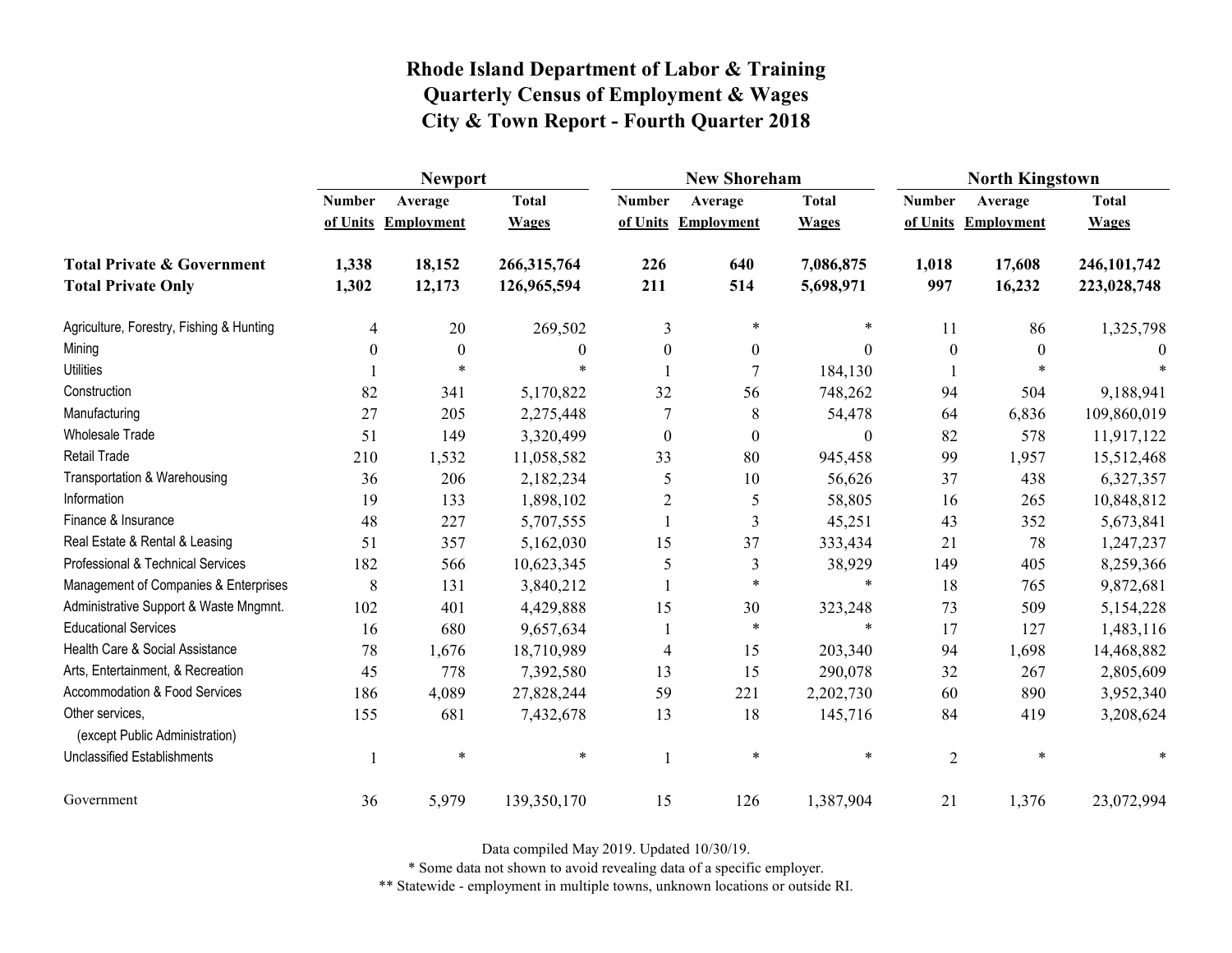|                                                   | <b>North Providence</b> |                     |                  |                  | <b>North Smithfield</b> |                  | Pawtucket     |                     |               |
|---------------------------------------------------|-------------------------|---------------------|------------------|------------------|-------------------------|------------------|---------------|---------------------|---------------|
|                                                   | <b>Number</b>           | Average             | <b>Total</b>     | <b>Number</b>    | Average                 | <b>Total</b>     | <b>Number</b> | Average             | <b>Total</b>  |
|                                                   |                         | of Units Employment | <b>Wages</b>     |                  | of Units Employment     | <b>Wages</b>     |               | of Units Employment | <b>Wages</b>  |
| <b>Total Private &amp; Government</b>             | 699                     | 7,138               | 71,249,956       | 418              | 5,117                   | 54,323,991       | 1,607         | 21,919              | 274, 227, 556 |
| <b>Total Private Only</b>                         | 689                     | 6,251               | 58,728,875       | 409              | 4,738                   | 48,282,680       | 1,584         | 19,631              | 233,847,361   |
| Agriculture, Forestry, Fishing & Hunting          | $\boldsymbol{0}$        | 0                   | $\mathbf{0}$     | 4                | 7                       | 62,029           | $\mathbf{0}$  | $\boldsymbol{0}$    | $\theta$      |
| Mining                                            |                         | $\ast$              |                  | $\overline{2}$   | 57                      | 1,066,229        | 0             | $\theta$            | $\Omega$      |
| <b>Utilities</b>                                  | $\theta$                | $\theta$            | $\Omega$         | $\mathbf{0}$     | $\boldsymbol{0}$        | $\theta$         | 3             | 72                  | 1,248,905     |
| Construction                                      | 72                      | 239                 | 3,228,220        | 66               | 225                     | 2,664,989        | 156           | 1,017               | 16,305,440    |
| Manufacturing                                     | 28                      | 218                 | 2,943,434        | 19               | 496                     | 5,448,164        | 133           | 3,372               | 44,059,899    |
| Wholesale Trade                                   | 24                      | 81                  | 1,681,625        | 27               | 190                     | 2,677,724        | 78            | 561                 | 8,360,161     |
| <b>Retail Trade</b>                               | 88                      | 941                 | 7,346,067        | 45               | 1,279                   | 9,786,740        | 173           | 1,476               | 11,593,627    |
| Transportation & Warehousing                      | 19                      | 132                 | 1,330,508        | 12               | 379                     | 4,978,866        | 71            | 627                 | 6,977,075     |
| Information                                       | 9                       | $\ast$              | $\ast$           | $\overline{4}$   | 9                       | 128,901          | 17            | $\ast$              |               |
| Finance & Insurance                               | 26                      | 120                 | 1,758,707        | 17               | 60                      | 955,747          | 47            | 598                 | 10,089,732    |
| Real Estate & Rental & Leasing                    | 36                      | 122                 | 1,121,154        | 12               | 25                      | 323,841          | 46            | 206                 | 2,268,405     |
| Professional & Technical Services                 | 63                      | 229                 | 3,811,876        | 51               | 266                     | 4,927,622        | 149           | 796                 | 14,797,641    |
| Management of Companies & Enterprises             | 3                       | 20                  | 232,634          | $\boldsymbol{0}$ | $\boldsymbol{0}$        | $\boldsymbol{0}$ | 10            | 1,524               | 42,190,730    |
| Administrative Support & Waste Mngmnt.            | 53                      | 716                 | 4,975,875        | 26               | 244                     | 3,697,562        | 120           | 2,297               | 19,035,451    |
| <b>Educational Services</b>                       | 9                       | 29                  | 121,305          | 4                | $\ast$                  | $\ast$           | 26            | 413                 | 4,225,392     |
| Health Care & Social Assistance                   | 112                     | 2,207               | 23,456,279       | 54               | 688                     | 6,664,179        | 218           | 3,425               | 31,556,966    |
| Arts, Entertainment, & Recreation                 | 5                       | 58                  | 239,940          | 6                | 74                      | 366,271          | 26            | 318                 | 3,454,912     |
| Accommodation & Food Services                     | 64                      | 750                 | 3,372,364        | 25               | 530                     | 2,424,775        | 145           | 1,654               | 7,820,170     |
| Other services,<br>(except Public Administration) | 77                      | 370                 | 2,823,158        | 34               | 205                     | 2,081,375        | 165           | 1,234               | 9,179,917     |
| <b>Unclassified Establishments</b>                | $\boldsymbol{0}$        | $\boldsymbol{0}$    | $\boldsymbol{0}$ | 1                | $\ast$                  | $\ast$           |               | $\ast$              |               |
| Government                                        | 10                      | 887                 | 12,521,081       | 9                | 379                     | 6,041,311        | 23            | 2,288               | 40,380,195    |

Data compiled May 2019. Updated 10/30/19.

\* Some data not shown to avoid revealing data of a specific employer.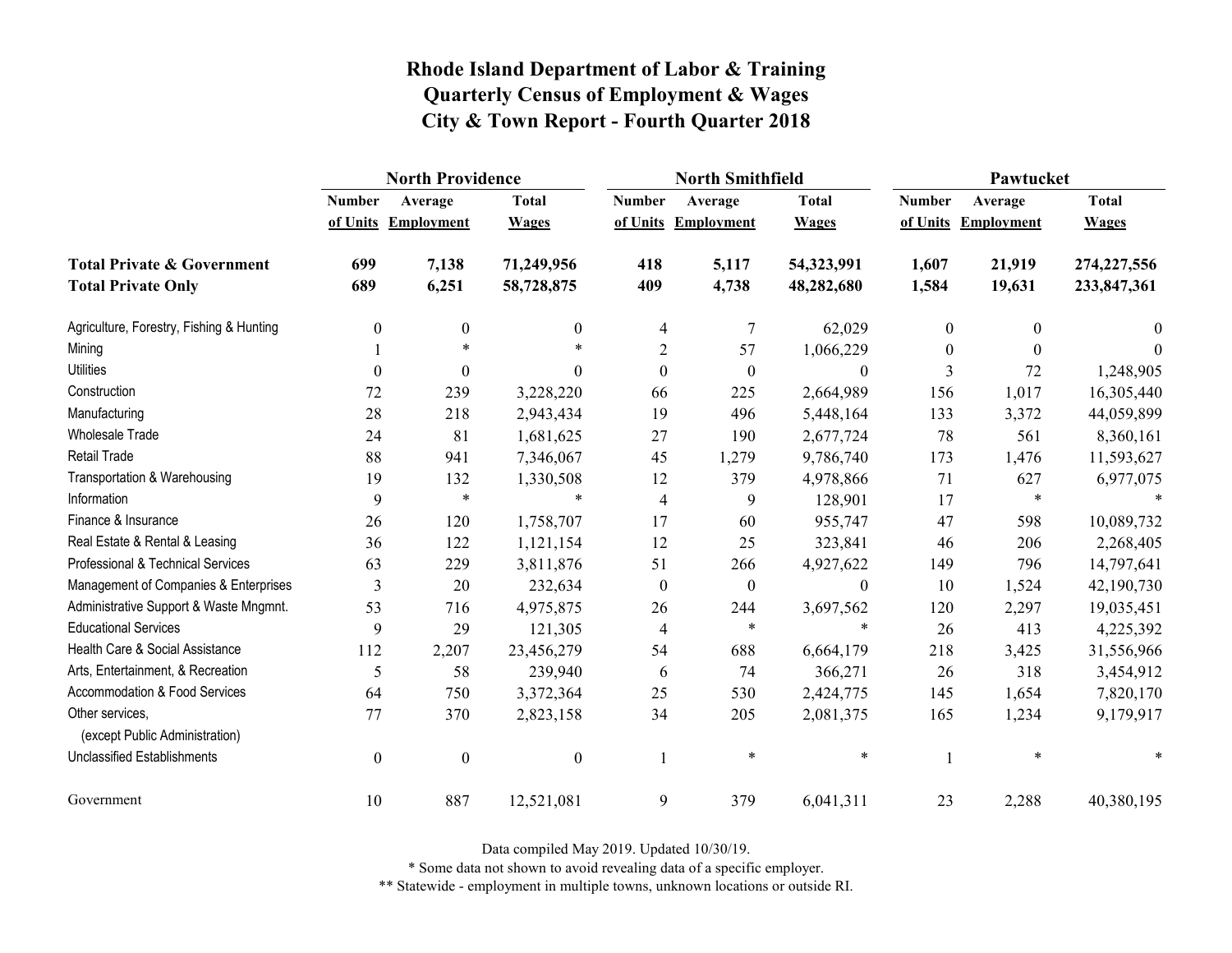|                                                   | Portsmouth       |                     |                  |                  | Providence          |               | <b>Richmond</b>  |                     |                  |
|---------------------------------------------------|------------------|---------------------|------------------|------------------|---------------------|---------------|------------------|---------------------|------------------|
|                                                   | <b>Number</b>    | Average             | <b>Total</b>     | <b>Number</b>    | Average             | <b>Total</b>  | <b>Number</b>    | Average             | <b>Total</b>     |
|                                                   |                  | of Units Employment | <b>Wages</b>     |                  | of Units Employment | <b>Wages</b>  |                  | of Units Employment | <b>Wages</b>     |
| <b>Total Private &amp; Government</b>             | 561              | 6,232               | 89,063,252       | 5,973            | 115,448             | 1,847,234,781 | 161              | 2,056               | 22,418,213       |
| <b>Total Private Only</b>                         | 545              | 5,476               | 79,387,645       | 5,876            | 100,244             | 1,549,694,917 | 154              | 1,375               | 12,196,590       |
| Agriculture, Forestry, Fishing & Hunting          | 13               | 56                  | 359,965          | 3                | 20                  | 211,950       | 9                | 59                  | 690,287          |
| Mining                                            | $\theta$         | $\boldsymbol{0}$    | $\boldsymbol{0}$ | $\boldsymbol{0}$ | $\boldsymbol{0}$    | $\theta$      |                  | 23                  | 322,431          |
| <b>Utilities</b>                                  |                  | 4                   | 24,492           | 8                | 497                 | 21,172,933    | $\Omega$         | $\boldsymbol{0}$    | $\theta$         |
| Construction                                      | 75               | 391                 | 5,538,592        | 300              | 2,667               | 55,919,559    | 26               | 111                 | 1,499,466        |
| Manufacturing                                     | 19               | 1,418               | 32,778,978       | 219              | 3,512               | 43,398,115    | 4                | 88                  | 1,079,688        |
| <b>Wholesale Trade</b>                            | 27               | 111                 | 1,628,622        | 223              | 2,954               | 57,347,607    | 7                | 59                  | 868,292          |
| Retail Trade                                      | 53               | 550                 | 5,761,007        | 654              | 7,236               | 49,875,738    | 21               | 290                 | 2,189,146        |
| Transportation & Warehousing                      | 10               | 100                 | 886,625          | 110              | 851                 | 9,055,201     | 3                | 121                 | 790,343          |
| Information                                       | 17               | 54                  | 1,279,330        | 131              | 1,701               | 29,446,243    |                  | 5                   | 147,607          |
| Finance & Insurance                               | 21               | 173                 | 4,018,659        | 316              | 5,393               | 165,864,225   | 6                | 50                  | 517,925          |
| Real Estate & Rental & Leasing                    | 16               | 148                 | 1,167,796        | 200              | 1,675               | 22,042,640    | $\theta$         | $\boldsymbol{0}$    | $\Omega$         |
| Professional & Technical Services                 | 70               | 148                 | 3,135,638        | 1,012            | 6,824               | 169,722,743   | 15               | 96                  | 1,386,200        |
| Management of Companies & Enterprises             | 5                | 6                   | 126,563          | 51               | 3,023               | 94,619,830    | $\boldsymbol{0}$ | $\boldsymbol{0}$    | $\theta$         |
| Administrative Support & Waste Mngmnt.            | 40               | 294                 | 2,479,268        | 383              | 7,471               | 74,148,848    | 12               | 73                  | 794,037          |
| <b>Educational Services</b>                       | 18               | 302                 | 3,404,611        | 144              | 13,098              | 188,766,431   | $\theta$         | $\mathbf{0}$        | $\Omega$         |
| Health Care & Social Assistance                   | 49               | 933                 | 11,014,745       | 746              | 27,945              | 457,221,698   | 10               | 38                  | 341,502          |
| Arts, Entertainment, & Recreation                 | 11               | 94                  | 1,060,923        | 72               | 1,082               | 8,168,031     | 6                | 92                  | 381,244          |
| Accommodation & Food Services                     | 43               | 491                 | 2,719,350        | 627              | 10,198              | 62,210,351    | 19               | 238                 | 985,479          |
| Other services,<br>(except Public Administration) | 57               | 203                 | 2,002,481        | 668              | 4,094               | 40,436,829    | 14               | 32                  | 202,943          |
| <b>Unclassified Establishments</b>                | $\boldsymbol{0}$ | $\boldsymbol{0}$    | $\boldsymbol{0}$ | 9                | 3                   | 65,945        | $\boldsymbol{0}$ | $\boldsymbol{0}$    | $\boldsymbol{0}$ |
| Government                                        | 16               | 756                 | 9,675,607        | 97               | 15,204              | 297,539,864   | 7                | 681                 | 10,221,623       |

Data compiled May 2019. Updated 10/30/19.

\* Some data not shown to avoid revealing data of a specific employer.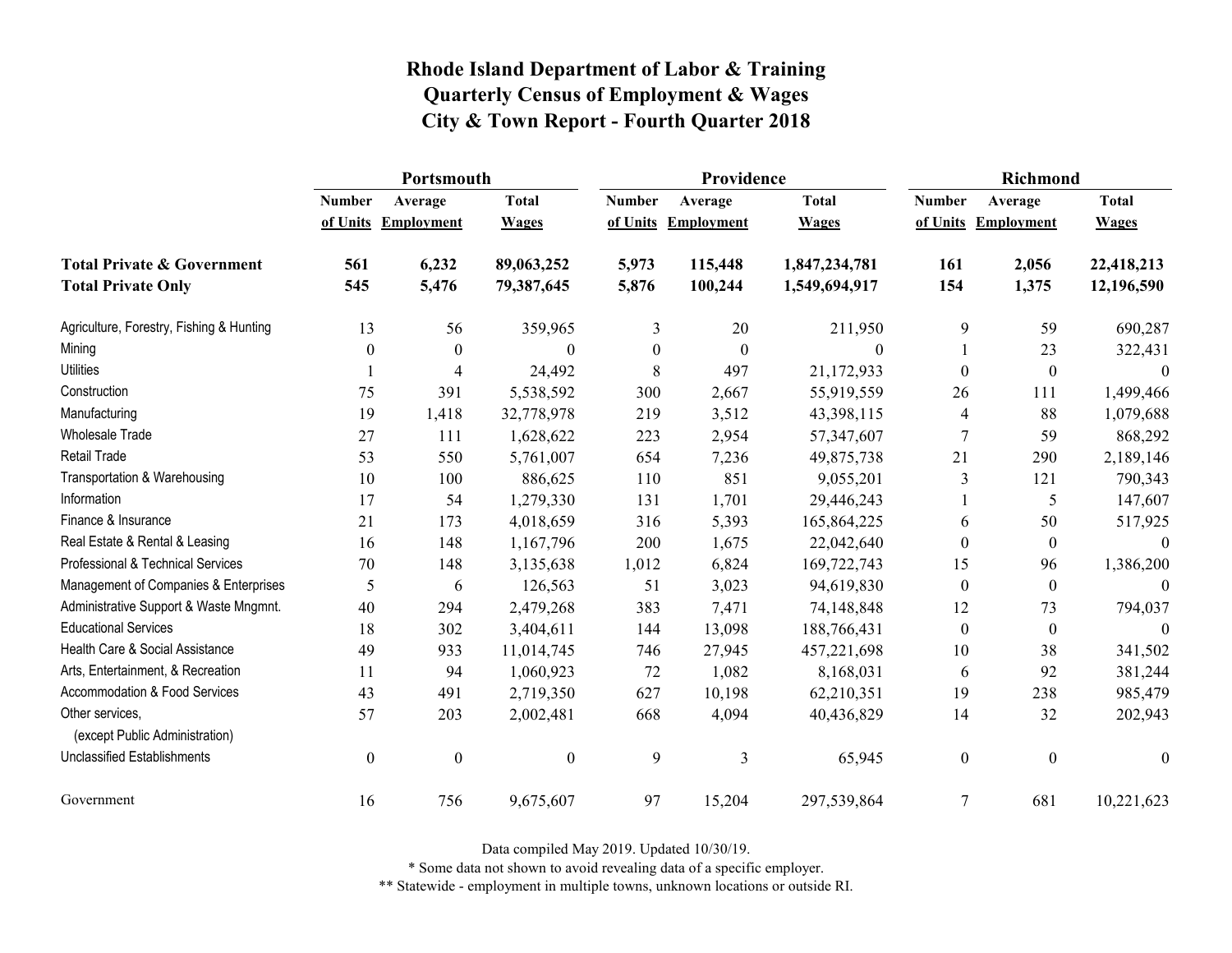|                                                   | <b>Scituate</b>  |                     |                  |                  | Smithfield          |                  | <b>South Kingstown</b> |                     |              |
|---------------------------------------------------|------------------|---------------------|------------------|------------------|---------------------|------------------|------------------------|---------------------|--------------|
|                                                   | <b>Number</b>    | Average             | <b>Total</b>     | <b>Number</b>    | Average             | <b>Total</b>     | <b>Number</b>          | Average             | <b>Total</b> |
|                                                   |                  | of Units Employment | <b>Wages</b>     |                  | of Units Employment | <b>Wages</b>     |                        | of Units Employment | <b>Wages</b> |
| <b>Total Private &amp; Government</b>             | 283              | 1,789               | 20,969,034       | 890              | 14,377              | 280,190,400      | 1,048                  | 14,574              | 181,622,110  |
| <b>Total Private Only</b>                         | 271              | 1,196               | 11,128,322       | 876              | 13,730              | 269,826,793      | 1,027                  | 10,373              | 118,924,159  |
| Agriculture, Forestry, Fishing & Hunting          | 9                | 43                  | 273,521          | 5                | 18                  | 83,965           | 21                     | 101                 | 962,947      |
| Mining                                            | 0                | $\boldsymbol{0}$    | $\boldsymbol{0}$ |                  | 21                  | 218,317          |                        | 15                  | 237,251      |
| <b>Utilities</b>                                  | $\theta$         | $\theta$            | $\boldsymbol{0}$ | $\boldsymbol{0}$ | $\boldsymbol{0}$    | $\boldsymbol{0}$ |                        | 11                  | 156,867      |
| Construction                                      | 70               | 264                 | 3,104,891        | 122              | 1,004               | 18,881,833       | 132                    | 434                 | 5,582,510    |
| Manufacturing                                     | 9                | 13                  | 155,992          | 60               | 1,039               | 15,468,859       | 32                     | 563                 | 11,147,338   |
| Wholesale Trade                                   | 12               | 23                  | 285,282          | 48               | 704                 | 15,886,726       | 50                     | 534                 | 11,368,384   |
| <b>Retail Trade</b>                               | 19               | 198                 | 1,478,548        | 101              | 1,920               | 13,569,144       | 105                    | 1,282               | 11,400,997   |
| Transportation & Warehousing                      | 14               | 53                  | 958,836          | 18               | 130                 | 2,086,676        | 10                     | 150                 | 1,425,424    |
| Information                                       | 3                | 21                  | 98,790           | 6                | 169                 | 3,004,030        | 21                     | 124                 | 2,466,161    |
| Finance & Insurance                               | 8                | 15                  | 183,724          | 49               | 2,672               | 128,538,597      | 35                     | 347                 | 5,846,177    |
| Real Estate & Rental & Leasing                    | 8                | 13                  | 140,945          | 23               | 116                 | 2,393,414        | 29                     | 268                 | 1,720,358    |
| Professional & Technical Services                 | 28               | 88                  | 1,508,655        | 128              | 622                 | 19,514,607       | 117                    | 385                 | 7,776,842    |
| Management of Companies & Enterprises             | $\boldsymbol{0}$ | $\boldsymbol{0}$    | $\boldsymbol{0}$ | $\overline{4}$   | 15                  | 208,411          | $8\,$                  | 43                  | 716,504      |
| Administrative Support & Waste Mngmnt.            | 22               | 42                  | 455,087          | 59               | 560                 | 7,045,243        | 86                     | 359                 | 4,016,316    |
| <b>Educational Services</b>                       |                  | $\ast$              | $\ast$           | 10               | 956                 | 15,187,602       | 19                     | 389                 | 3,633,269    |
| Health Care & Social Assistance                   | 28               | 123                 | 739,665          | 78               | 1,541               | 13,050,746       | 124                    | 3,056               | 35,983,594   |
| Arts, Entertainment, & Recreation                 | $\overline{2}$   | 27                  | 117,677          | 17               | 84                  | 641,894          | 31                     | 206                 | 1,324,145    |
| Accommodation & Food Services                     | 18               | 204                 | 1,020,604        | 78               | 1,517               | 7,867,974        | 105                    | 1,532               | 7,837,732    |
| Other services,<br>(except Public Administration) | 19               | 67                  | 572,148          | 69               | 642                 | 6,178,755        | 98                     | 570                 | 5,292,294    |
| <b>Unclassified Establishments</b>                |                  | $\ast$              | $\ast$           | $\boldsymbol{0}$ | $\boldsymbol{0}$    | $\boldsymbol{0}$ | $\overline{2}$         | 4                   | 29,049       |
| Government                                        | 12               | 593                 | 9,840,712        | 14               | 647                 | 10,363,607       | 21                     | 4,201               | 62,697,951   |

Data compiled May 2019. Updated 10/30/19.

\* Some data not shown to avoid revealing data of a specific employer.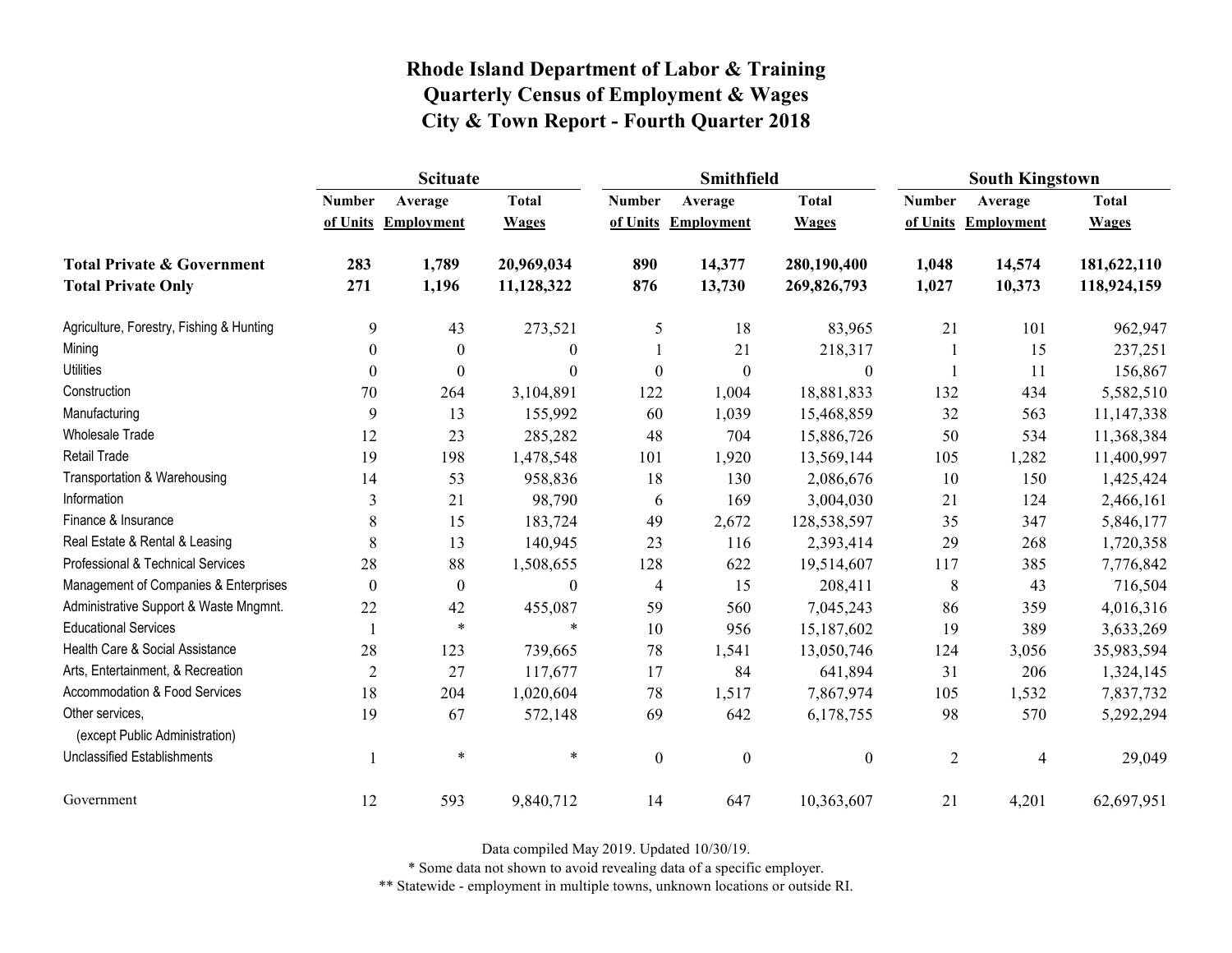|                                                   | <b>Tiverton</b>  |                     |                  |                  | Warren              |                  | Warwick       |                     |              |
|---------------------------------------------------|------------------|---------------------|------------------|------------------|---------------------|------------------|---------------|---------------------|--------------|
|                                                   | <b>Number</b>    | Average             | <b>Total</b>     | <b>Number</b>    | Average             | <b>Total</b>     | <b>Number</b> | Average             | <b>Total</b> |
|                                                   |                  | of Units Employment | <b>Wages</b>     |                  | of Units Employment | <b>Wages</b>     |               | of Units Employment | <b>Wages</b> |
| <b>Total Private &amp; Government</b>             | 395              | 3,395               | 34,553,410       | 400              | 3,632               | 38,339,224       | 3,178         | 49,483              | 607,190,755  |
| <b>Total Private Only</b>                         | 383              | 2,887               | 27,393,952       | 393              | 3,477               | 36,213,469       | 3,145         | 45,545              | 537,419,043  |
| Agriculture, Forestry, Fishing & Hunting          | 6                | 24                  | 131,688          | 1                | $\ast$              | $\ast$           | 7             |                     |              |
| Mining                                            | $\boldsymbol{0}$ | $\boldsymbol{0}$    | $\theta$         | $\boldsymbol{0}$ | $\boldsymbol{0}$    | $\boldsymbol{0}$ | 0             | $\theta$            | $\theta$     |
| <b>Utilities</b>                                  | 3                | 23                  | 597,521          | $\mathbf{0}$     | $\mathbf{0}$        | $\theta$         | $\Omega$      | $\Omega$            | $\theta$     |
| Construction                                      | 55               | 244                 | 2,978,964        | 48               | 159                 | 2,136,409        | 302           | 2,406               | 43,382,309   |
| Manufacturing                                     | 15               | 102                 | 886,612          | 34               | 752                 | 10,055,307       | 114           | 2,886               | 48,047,537   |
| Wholesale Trade                                   | 19               | 98                  | 1,306,737        | 19               | 120                 | 1,932,360        | 198           | 1,799               | 28,301,684   |
| <b>Retail Trade</b>                               | 61               | 614                 | 6,471,661        | 43               | 285                 | 1,973,204        | 381           | 7,688               | 60,574,919   |
| Transportation & Warehousing                      | 10               | 68                  | 469,034          | $\overline{2}$   | 106                 | 971,586          | 78            | 2,755               | 29,306,931   |
| Information                                       |                  | $\ast$              | $\ast$           | 3                | 30                  | 767,842          | 33            | 398                 | 5,301,421    |
| Finance & Insurance                               | 14               | 60                  | 829,952          | 13               | 176                 | 2,270,882        | 209           | 2,779               | 52,168,705   |
| Real Estate & Rental & Leasing                    | 5                | 9                   | 114,388          | 8                | 27                  | 219,788          | 125           | 1,090               | 12,429,741   |
| Professional & Technical Services                 | 41               | 60                  | 1,385,359        | 47               | 248                 | 3,500,110        | 408           | 2,015               | 33,719,788   |
| Management of Companies & Enterprises             |                  | $\ast$              | $\ast$           |                  | $\ast$              | $\ast$           | 25            | 1,672               | 30,744,735   |
| Administrative Support & Waste Mngmnt.            | 32               | 74                  | 764,295          | 27               | 147                 | 1,300,025        | 224           | 2,964               | 25,618,866   |
| <b>Educational Services</b>                       | 6                | 22                  | 98,701           | 5                | 87                  | 1,013,162        | 48            | 606                 | 6,511,909    |
| Health Care & Social Assistance                   | 30               | 399                 | 3,568,226        | 38               | 500                 | 5,365,695        | 392           | 8,512               | 113,365,499  |
| Arts, Entertainment, & Recreation                 | 5                | 21                  | 152,303          | 8                | 55                  | 296,332          | 37            | 590                 | 3,152,443    |
| Accommodation & Food Services                     | 35               | 944                 | 6,816,138        | 48               | 572                 | 2,577,867        | 253           | 5,638               | 29,704,072   |
| Other services,<br>(except Public Administration) | 44               | 122                 | 753,620          | 48               | 205                 | 1,688,659        | 308           | 1,732               | 14,960,246   |
| <b>Unclassified Establishments</b>                | $\boldsymbol{0}$ | $\boldsymbol{0}$    | $\boldsymbol{0}$ | $\boldsymbol{0}$ | $\boldsymbol{0}$    | $\boldsymbol{0}$ | 3             | $\ast$              |              |
| Government                                        | 12               | 508                 | 7,159,458        | $\tau$           | 155                 | 2,125,755        | 33            | 3,938               | 69,771,712   |

Data compiled May 2019. Updated 10/30/19.

\* Some data not shown to avoid revealing data of a specific employer.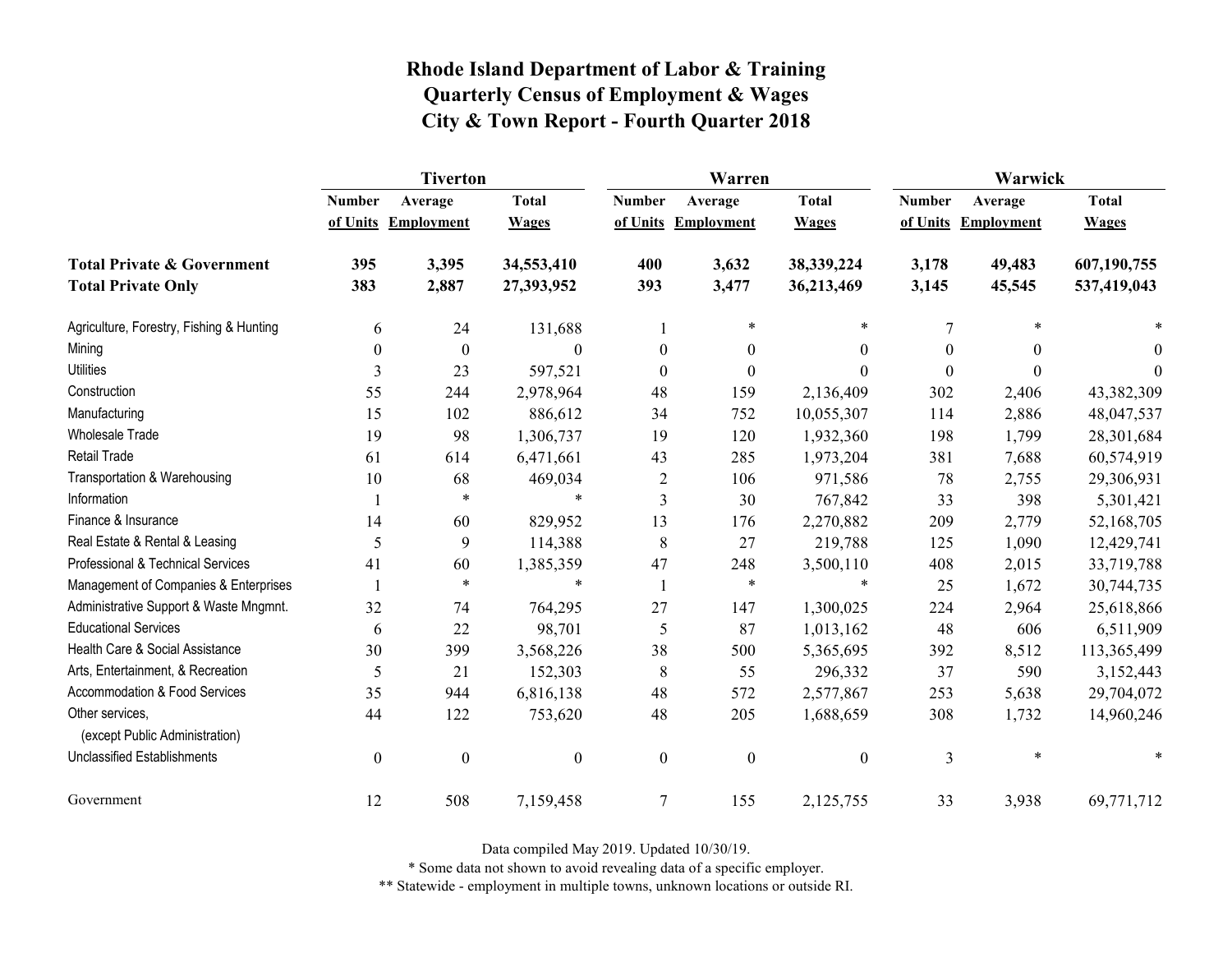|                                                   | Westerly         |                     |                  |                  | <b>West Greenwich</b> |                  |                  | <b>West Warwick</b> |              |  |
|---------------------------------------------------|------------------|---------------------|------------------|------------------|-----------------------|------------------|------------------|---------------------|--------------|--|
|                                                   | <b>Number</b>    | Average             | <b>Total</b>     | <b>Number</b>    | Average               | <b>Total</b>     | <b>Number</b>    | Average             | <b>Total</b> |  |
|                                                   |                  | of Units Employment | <b>Wages</b>     |                  | of Units Employment   | <b>Wages</b>     |                  | of Units Employment | <b>Wages</b> |  |
| <b>Total Private &amp; Government</b>             | 894              | 9,491               | 104,899,211      | 238              | 3,252                 | 56,259,938       | 581              | 7,934               | 103,030,519  |  |
| <b>Total Private Only</b>                         | 875              | 8,435               | 90,011,925       | 228              | 2,840                 | 50,526,668       | 566              | 6,935               | 87,024,345   |  |
| Agriculture, Forestry, Fishing & Hunting          | $\overline{c}$   | 6                   | 60,743           |                  | 3                     | 21,931           | $\overline{2}$   | $\ast$              |              |  |
| Mining                                            |                  | 21                  | 300,861          |                  | $\ast$                | $\ast$           | $\boldsymbol{0}$ | $\boldsymbol{0}$    | 0            |  |
| <b>Utilities</b>                                  |                  | 8                   | 324,911          | $\boldsymbol{0}$ | $\boldsymbol{0}$      | $\boldsymbol{0}$ |                  | 7                   | 107,772      |  |
| Construction                                      | 91               | 358                 | 5,496,680        | 38               | 127                   | 2,047,536        | 61               | 377                 | 5,295,517    |  |
| Manufacturing                                     | 26               | 658                 | 9,349,313        | 10               | 829                   | 20,627,597       | 26               | 1,317               | 18,312,819   |  |
| Wholesale Trade                                   | 35               | 105                 | 1,703,688        | 12               | 270                   | 4,654,465        | 26               | 349                 | 7,674,157    |  |
| <b>Retail Trade</b>                               | 142              | 2,086               | 16,196,165       | 17               | 108                   | 880,472          | 83               | 1,015               | 10,926,128   |  |
| Transportation & Warehousing                      | 11               | 58                  | 753,691          | 11               | 218                   | 2,679,154        | 14               | 378                 | 5,279,294    |  |
| Information                                       | 12               | 90                  | 1,213,804        | 3                | 11                    | 630,267          | 12               | 750                 | 13,079,572   |  |
| Finance & Insurance                               | 30               | 217                 | 4,020,510        | 7                | 17                    | 231,658          | 20               | 91                  | 1,937,327    |  |
| Real Estate & Rental & Leasing                    | 23               | 56                  | 744,399          | 8                | 94                    | 1,821,890        | 21               | 67                  | 595,536      |  |
| Professional & Technical Services                 | 79               | 233                 | 3,633,454        | 37               | 495                   | 12,005,231       | 55               | 224                 | 3,995,553    |  |
| Management of Companies & Enterprises             | 5                | 256                 | 6,419,321        | -1               | $\ast$                | $\ast$           | 3                | 145                 | 3,171,667    |  |
| Administrative Support & Waste Mngmnt.            | 56               | 226                 | 1,822,189        | 26               | 179                   | 1,672,455        | 40               | 249                 | 2,041,410    |  |
| <b>Educational Services</b>                       | 8                | 53                  | 429,046          | 1                | 31                    | 327,235          | 7                | 48                  | 256,580      |  |
| Health Care & Social Assistance                   | 108              | 1,768               | 22,086,050       | 22               | 104                   | 806,972          | 59               | 896                 | 8,511,454    |  |
| Arts, Entertainment, & Recreation                 | 39               | 448                 | 3,593,644        | $\overline{2}$   | 46                    | 210,783          | 8                | 26                  | 153,714      |  |
| Accommodation & Food Services                     | 119              | 1,458               | 9,428,011        | 20               | 276                   | 1,615,774        | 56               | 669                 | 3,132,148    |  |
| Other services,<br>(except Public Administration) | 87               | 330                 | 2,435,445        | 10               | 28                    | 232,451          | 71               | 327                 | 2,552,497    |  |
| <b>Unclassified Establishments</b>                | $\boldsymbol{0}$ | $\boldsymbol{0}$    | $\boldsymbol{0}$ | $\mathbf{1}$     | $\ast$                | $\ast$           | 1                | $\ast$              | $\ast$       |  |
| Government                                        | 19               | 1,056               | 14,887,286       | 10               | 412                   | 5,733,270        | 15               | 999                 | 16,006,174   |  |

Data compiled May 2019. Updated 10/30/19.

\* Some data not shown to avoid revealing data of a specific employer.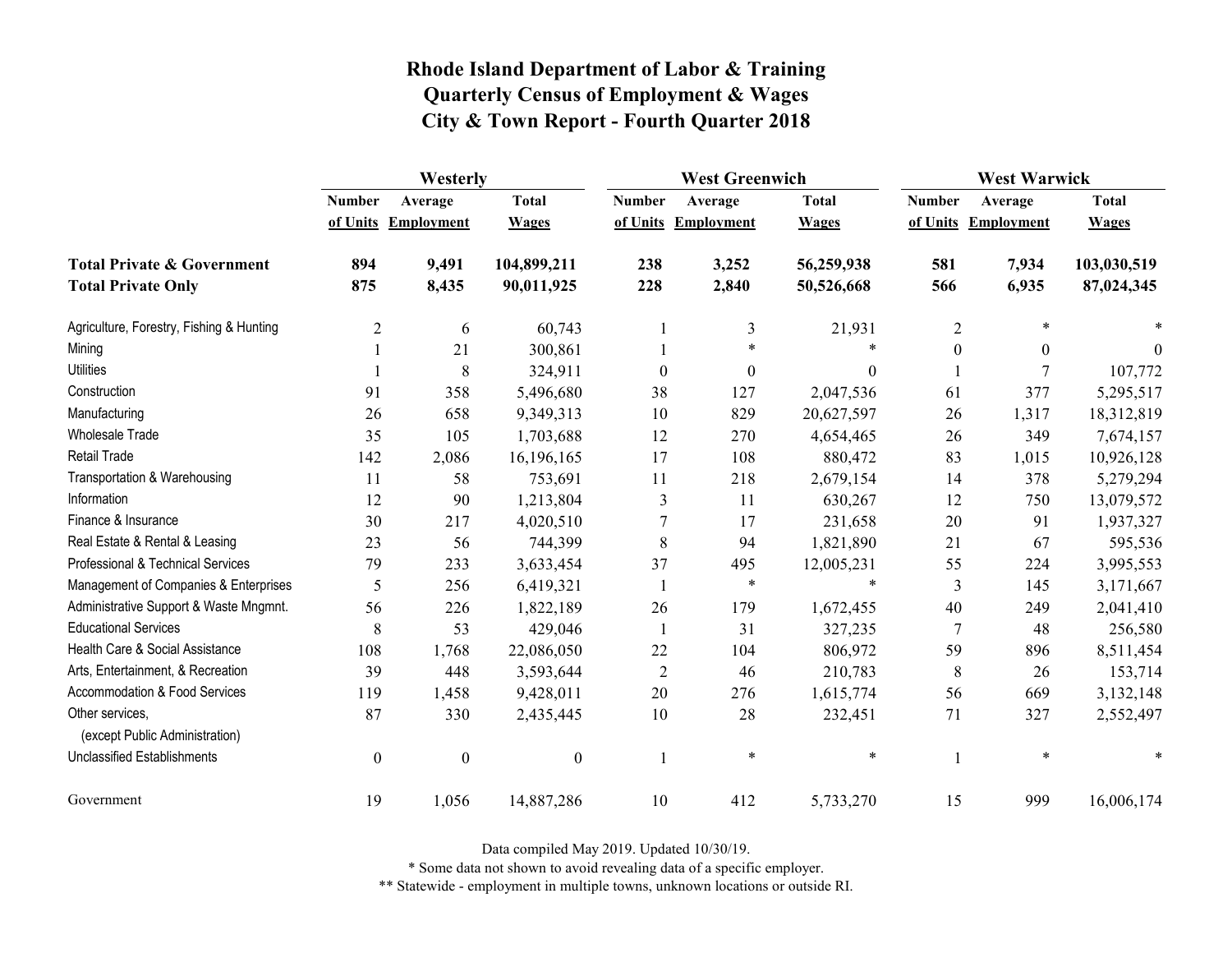|                                          |                  | Woonsocket        |                  | Statewide **     |                   |              |  |
|------------------------------------------|------------------|-------------------|------------------|------------------|-------------------|--------------|--|
|                                          | <b>Number</b>    | Average           | <b>Total</b>     | <b>Number</b>    | Average           | <b>Total</b> |  |
|                                          | of Units         | <b>Employment</b> | <b>Wages</b>     | of Units         | <b>Employment</b> | <b>Wages</b> |  |
| <b>Total Private &amp; Government</b>    | 920              | 14,172            | 218,586,778      | 4,746            | 10,884            | 229,142,890  |  |
| <b>Total Private Only</b>                | 903              | 12,544            | 196,001,023      | 4,722            | 10,754            | 225,391,123  |  |
| Agriculture, Forestry, Fishing & Hunting | $\boldsymbol{0}$ | $\boldsymbol{0}$  | $\theta$         | 4                | 18                | 159,205      |  |
| Mining                                   | $\boldsymbol{0}$ | $\boldsymbol{0}$  | $\boldsymbol{0}$ | $\boldsymbol{0}$ | $\theta$          | $\theta$     |  |
| <b>Utilities</b>                         | $\overline{2}$   | $\ast$            | *                | 7                | 15                | 239,480      |  |
| Construction                             | 70               | 335               | 4,579,365        | 257              | 819               | 14,195,400   |  |
| Manufacturing                            | 52               | 950               | 11,793,926       | 112              | 131               | 3,605,407    |  |
| Wholesale Trade                          | 40               | 322               | 6,815,244        | 1,299            | 2,316             | 65,442,724   |  |
| <b>Retail Trade</b>                      | 119              | 1,402             | 16,492,678       | 130              | 249               | 3,781,939    |  |
| Transportation & Warehousing             | 21               | 526               | 5,536,379        | 64               | 256               | 3,743,783    |  |
| Information                              | 9                | 31                | 228,573          | 205              | 491               | 11,793,265   |  |
| Finance & Insurance                      | 23               | 131               | 1,963,879        | 217              | 641               | 16,433,677   |  |
| Real Estate & Rental & Leasing           | 32               | 108               | 1,218,090        | 65               | 188               | 2,160,801    |  |
| Professional & Technical Services        | 156              | 484               | 9,876,677        | 1,150            | 2,215             | 57,589,116   |  |
| Management of Companies & Enterprises    | 16               | 2,537             | 83,829,513       | 55               | 201               | 3,612,089    |  |
| Administrative Support & Waste Mngmnt.   | 53               | 455               | 5,551,748        | 577              | 2,444             | 29,792,284   |  |
| <b>Educational Services</b>              | 11               | 361               | 3,224,693        | 113              | 192               | 2,057,343    |  |
| Health Care & Social Assistance          | 122              | 3,475             | 37,576,266       | 116              | 198               | 3,487,310    |  |
| Arts, Entertainment, & Recreation        | 5                | 94                | 622,296          | 41               | 44                | 765,779      |  |
| Accommodation & Food Services            | 91               | 987               | 4,332,325        | 44               | 79                | 1,170,249    |  |
| Other services,                          | 80               | 327               | 2,109,165        | 151              | 197               | 3,868,989    |  |
| (except Public Administration)           |                  |                   |                  |                  |                   |              |  |
| <b>Unclassified Establishments</b>       | $\mathbf{1}$     | $\ast$            | $\ast$           | 115              | 60                | 1,492,283    |  |
| Government                               | 17               | 1,628             | 22,585,755       | 24               | 130               | 3,751,767    |  |

Data compiled May 2019. Updated 10/30/19.

\* Some data not shown to avoid revealing data of a specific employer.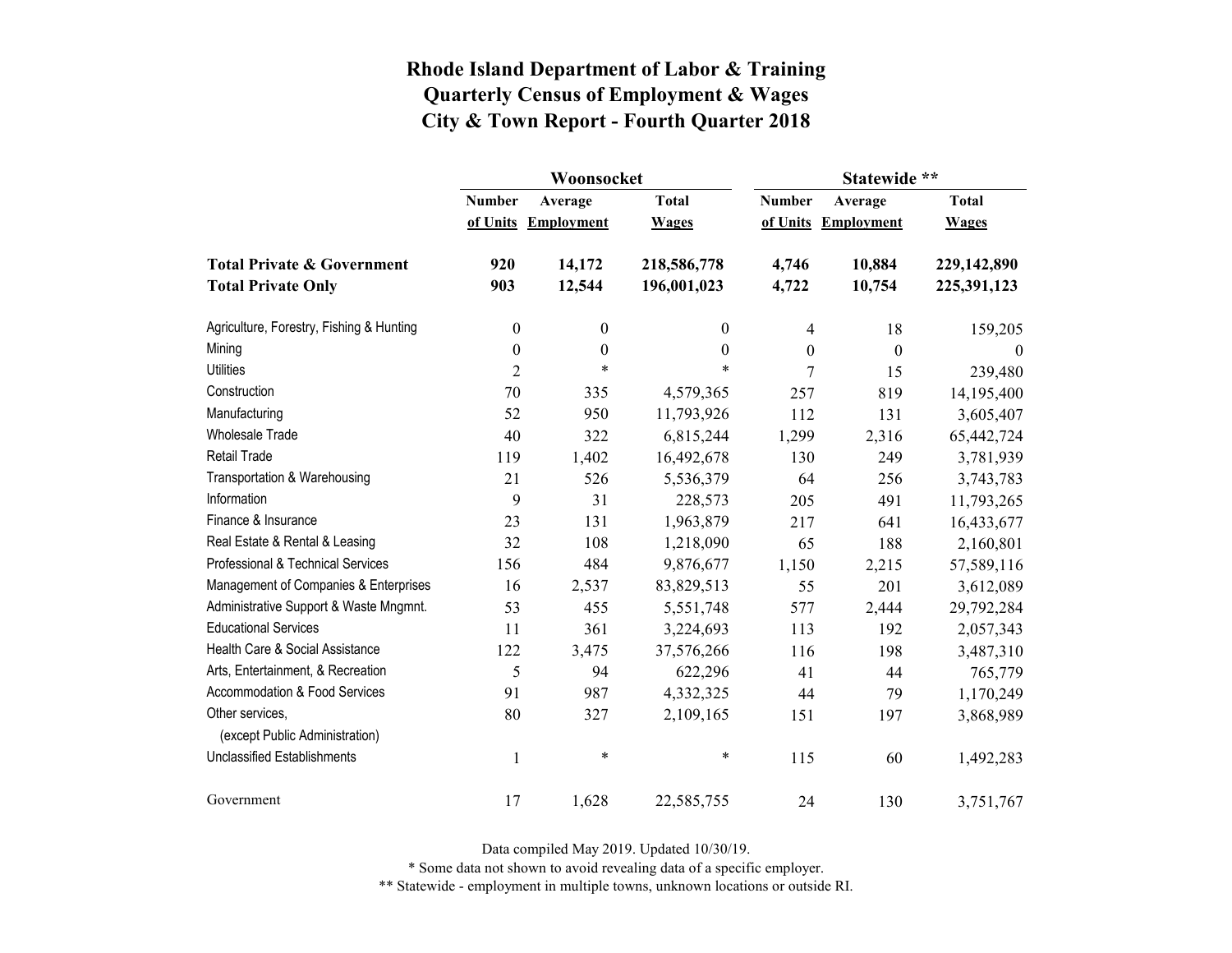|                                                   | <b>Bristol County</b>    |                   |              |                | <b>Kent County</b> |               |               | <b>Newport County</b> |              |  |
|---------------------------------------------------|--------------------------|-------------------|--------------|----------------|--------------------|---------------|---------------|-----------------------|--------------|--|
|                                                   | <b>Number</b>            | Average           | <b>Total</b> | <b>Number</b>  | Average            | <b>Total</b>  | <b>Number</b> | Average               | <b>Total</b> |  |
|                                                   | of Units                 | <b>Employment</b> | <b>Wages</b> | of Units       | Employment         | <b>Wages</b>  | of Units      | <b>Employment</b>     | <b>Wages</b> |  |
| <b>Total Private &amp; Government</b>             | 1,562                    | 13,930            | 157,283,992  | 5,509          | 77,120             | 952,454,287   | 3,382         | 41,149                | 553,776,985  |  |
| <b>Total Private Only</b>                         | 1,527                    | 11,832            | 125,195,945  | 5,422          | 69,897             | 835,061,569   | 3,285         | 32,764                | 383,222,802  |  |
| Agriculture, Forestry, Fishing & Hunting          | $\overline{2}$           | $\ast$            | *            | 14             | $\ast$             | *             | 42            | 243                   | 1,764,355    |  |
| Mining                                            | $\boldsymbol{0}$         | $\boldsymbol{0}$  | $\theta$     |                | $\ast$             |               |               | $\ast$                |              |  |
| <b>Utilities</b>                                  |                          | 4                 | 59,703       | 4              | 27                 | 494,555       | 6             | 44                    | 1,241,997    |  |
| Construction                                      | 188                      | 658               | 9,588,947    | 572            | 3,605              | 59,641,859    | 333           | 1,651                 | 23,713,498   |  |
| Manufacturing                                     | 94                       | 1,638             | 21,695,635   | 203            | 5,851              | 102,409,923   | 81            | 2,201                 | 44,739,650   |  |
| Wholesale Trade                                   | 91                       | 333               | 6,744,474    | 314            | 2,866              | 51,506,971    | 140           | 529                   | 9,508,639    |  |
| <b>Retail Trade</b>                               | 136                      | 1,144             | 8,303,579    | 630            | 11,538             | 93,771,535    | 432           | 4,316                 | 36,405,396   |  |
| Transportation & Warehousing                      | $\overline{7}$           | 108               | 1,015,001    | 120            | 3,578              | 38,913,126    | 74            | 587                   | 6,333,245    |  |
| Information                                       | 28                       | 97                | 2,260,184    | 72             | 1,256              | 21,092,345    | 55            | 291                   | 5,426,740    |  |
| Finance & Insurance                               | 63                       | 460               | 6,607,673    | 315            | 3,328              | 62,442,266    | 129           | 1,124                 | 22,230,789   |  |
| Real Estate & Rental & Leasing                    | 40                       | 118               | 2,145,979    | 199            | 1,349              | 15,879,436    | 111           | 636                   | 8,209,024    |  |
| Professional & Technical Services                 | 187                      | 500               | 8,784,473    | 710            | 3,772              | 68,874,337    | 463           | 3,438                 | 66,089,256   |  |
| Management of Companies & Enterprises             | 10                       | 78                | 930,369      | 41             | 2,095              | 40,976,136    | 21            | 504                   | 9,951,570    |  |
| Administrative Support & Waste Mngmnt.            | 102                      | 475               | 4,382,280    | 397            | 4,230              | 37,565,008    | 263           | 1,192                 | 11,631,153   |  |
| <b>Educational Services</b>                       | 39                       | 1,677             | 19,519,949   | 80             | 1,492              | 15,326,666    | 52            | 1,240                 | 15,892,556   |  |
| Health Care & Social Assistance                   | 175                      | 1,795             | 17,029,168   | 674            | 12,503             | 154, 117, 716 | 251           | 4,512                 | 47,062,589   |  |
| Arts, Entertainment, & Recreation                 | 41                       | 402               | 3,252,730    | 63             | 760                | 4,032,509     | 95            | 1,205                 | 10,841,614   |  |
| Accommodation & Food Services                     | 132                      | 1,612             | 7,645,503    | 459            | 8,901              | 45,623,714    | 377           | 7,399                 | 47,478,389   |  |
| Other services,<br>(except Public Administration) | 190                      | 733               | 5,230,298    | 547            | 2,707              | 22,108,331    | 356           | 1,652                 | 14,702,342   |  |
| <b>Unclassified Establishments</b>                | $\overline{\phantom{a}}$ | $\ast$            | $\ast$       | $\overline{7}$ | $\ast$             | $\ast$        | 3             | $\ast$                | $\ast$       |  |
| Government                                        | 35                       | 2,096             | 32,051,135   | 87             | 7,218              | 117,326,053   | 97            | 8,381                 | 170,509,499  |  |

Data compiled May 2019. Updated 10/30/19.

\* Some data not shown to avoid revealing data of a specific employer.